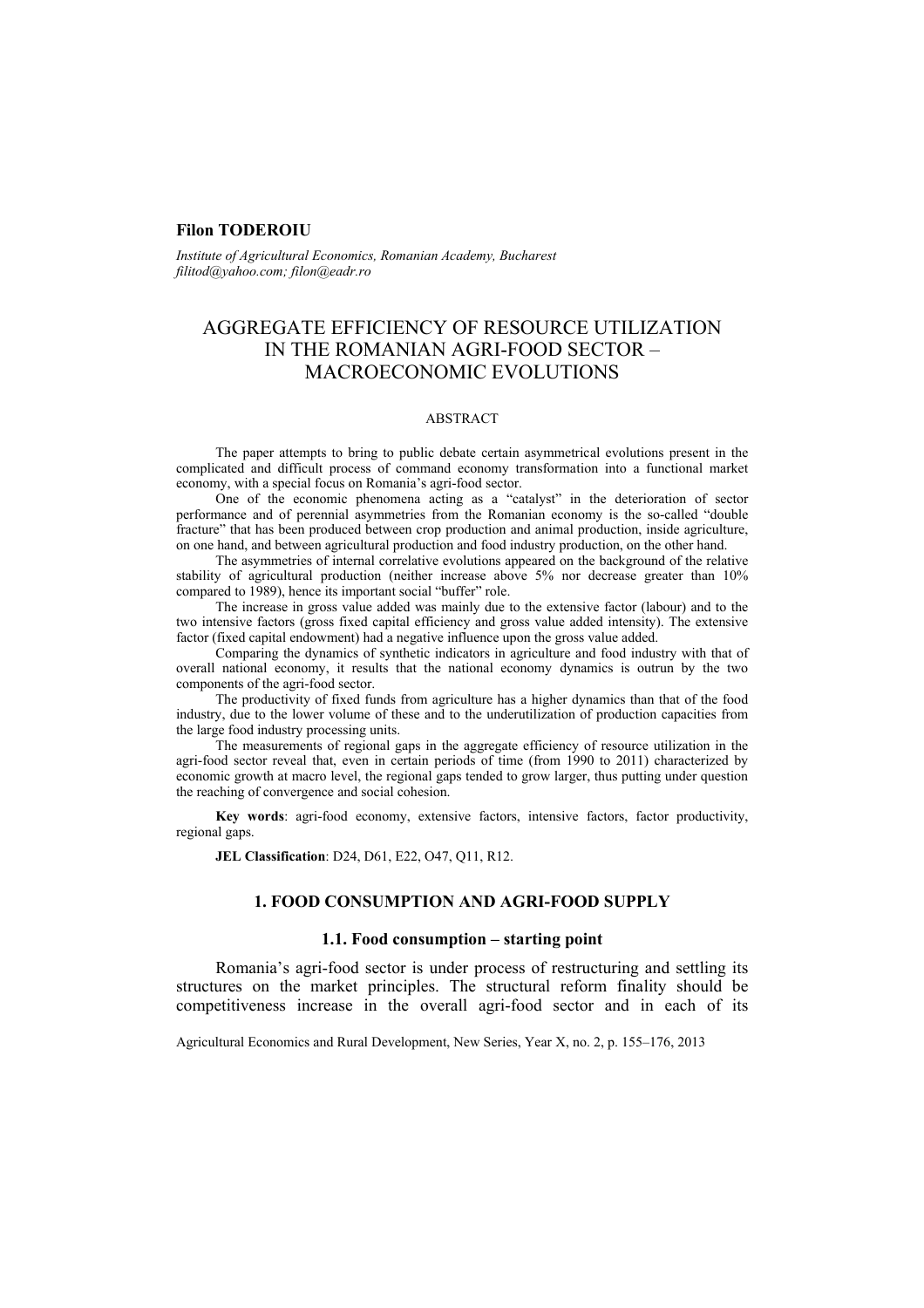components. For reaching the economic performance objectives it is necessary to evaluate what has been achieved so far and to outline the development directions in perspective.

The agri-food sector performance is ultimately reflected in the ensurance of food security for the population and in its participation to the structuring and harmonization of national economy development. The increase of the population's food quality and food self-sufficiency largely depend on agriculture integration with the food industry and related activities.

The food security for the population did not have a satisfactory level, mainly from the structural and quality point of view. The evolution and structure of food consumption per capita reveals the interdependency between agriculture and food industry performance and the country's economic power (Table 1).

The population's food consumption in the transition period has been largely influenced by the impact of the continuous deterioration of national production and incomes, amplified by unemployment and inflation.

The evolution of yearly average consumption per capita by main agri-food products reveals its worsening tendency, both in quantity and structural-quality terms. After the period of yearly consumption depreciation until 1989, a sharp improvement followed in 1990, due to the strong demand stimulation and massive penetration of agri-food imports. The national production decrease was also transmitted to the food consumption, which began its decreasing trend afterwards.

Among the main characteristics of the population's food consumption in the transition period, the following can be mentioned:

• High level of consumption of cereals and cereal-based products (in flour equivalent), bread and maize flour becoming basic foodstuffs in the diet of all population's households, both in the urban and rural area;

• Low consumption of meat and meat products, which reached only 46.3 kg/capita/year, i.e. slightly above the average EU consumption;

• Consumption decline in vegetables and vegetable-based products, as well as in fruit and fruit-based products, due to the considerable decline of domestic supply of fruit and vegetables, caused by the deterioration of a large part of farms where these products are obtained;

• Potato consumption increase, which, together with the cereals, contributes to the deficient quality of the food consumption structure in Romania, compared to the EU.

The complex analysis of the population's food consumption reveals, besides the above-mentioned characteristics, a series of features derived from the specificity of social structures from Romania. Thus, the high share of the rural population (over 45%) in our country determines a mixed food consumption pattern (an urban one, where access to food is mainly restricted by the household purchasing power, and a rural pattern, which includes the households with agricultural land whose food situation depends both on their own agricultural production and on their purchasing power).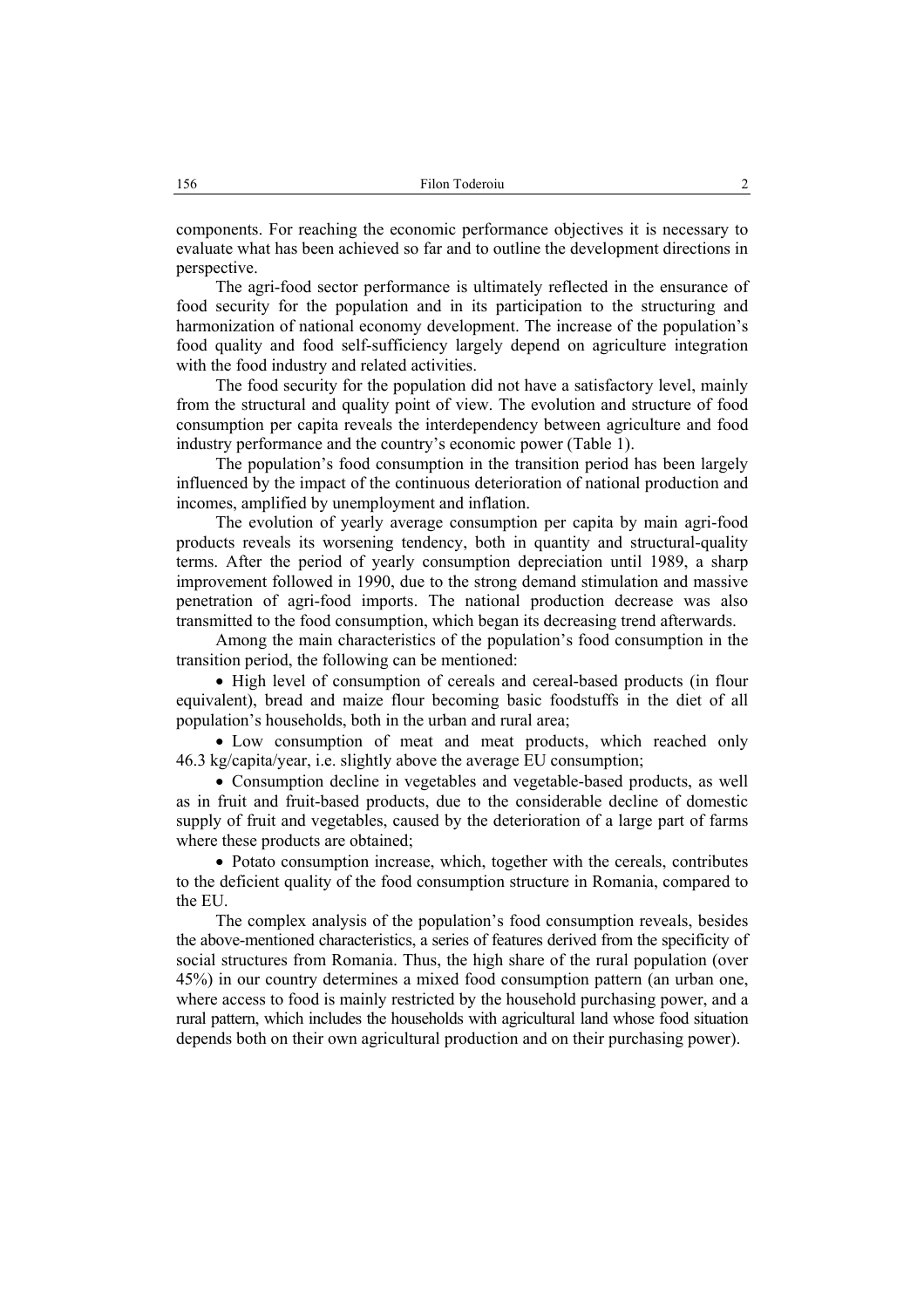|      | Cereals         | Potatoes          | Vegetables              | Fruit                | Sugar                   | Veget. and anim. fat | Milk and dairy prod.               | Eggs              | Fish                | Meat and meat prod |
|------|-----------------|-------------------|-------------------------|----------------------|-------------------------|----------------------|------------------------------------|-------------------|---------------------|--------------------|
|      | (echiv.flour)   |                   | (echiv.fresh veg.)      | (echiv.fresh fruits) | (echiv.rafined sugar)   | (gross weight)       | (echiv.milk 3,5% fat, excl.butter) |                   | (fresh fish echiv.) | (echiv.fresh meat) |
|      | Ps <sub>d</sub> |                   | $\overline{\mathbf{z}}$ |                      |                         |                      | litri                              | pieces            | kg                  |                    |
| 1985 | 143,            | $\frac{kg}{78.4}$ | $\overline{169.8}$      | $\frac{1}{21,0}$     | $\frac{\text{kg}}{263}$ | $\frac{kg}{177}$     | 170,6                              | 254               | ∶                   | 55,1               |
| 1989 | 157,3           | 71,7              | 135,6                   | 53,9                 | 24,7                    | 16,7                 | 135,9                              | 229               | ፧                   | 50.2               |
| 1990 | 152,5           | 59,4              | 127                     | 59,5                 | 27,3                    | 18,2                 | 140,1                              | 246               | ಸ                   | 61,0               |
| 1991 | 145,3           | 48,0              | 111,4                   | 45,7                 | 26,4                    | 16,5                 | 163,3                              | $\frac{241}{196}$ | 6,7                 | 54,4               |
| 1992 | 146,5           | 60,0              | 123,8                   | 47,1                 | 24,4                    | 14,4                 | 163,7                              |                   | 4,2                 | 49,6               |
| 1993 | 159,6           | 73,9              | 135,1                   | 64,3                 | 23,7                    | 14,1                 | 176,9                              | $\overline{6}$    | $\overline{\alpha}$ | 51,6               |
| 1994 | 158,6           | 66,7              | 133,3                   | 47,8                 | 34,5                    | 12,9                 | 179.5                              | $\overline{5}$    | 2,6                 | 49,6               |
| 1995 | 162,4           | $71,\!0$          | 140,4                   | 45,8                 | 23,5                    | 14,2                 | 9'88                               | 197               | 2,8                 | 51,2               |
| 1996 | 160,6           | 73,4              | 141,8                   | 50,5                 | 24,8                    | 143                  | 192,7                              | $\frac{6}{2}$     | 2,9                 | 50,2               |
| 1997 | 169,8           | 81,7              | 135,9                   | 44,5                 | 19,9                    | 13,0                 | 192,4                              | 186               | 2,0                 | 48,5               |
| 1998 | 166,7           | $-1$              | 145,9                   | 45,8                 | 20,5                    | 13,4                 | 194,4                              | 201               | 3,0                 | 51,2               |
| 6661 | 166,2           | 86,1              | 156                     | 43,4                 | 20,9                    | 14,5                 | 194,0                              | 206               | 2,2                 | 48,3               |
| 2000 | 165,8           | 86,5              | 134,3                   | 44,5                 | 23,0                    | 16,5                 | 193,0                              | 208               | 2,6                 | 46,3               |
| 2001 | 166,9           | 88,0              | 147,2                   | 48,1                 | 24,0                    | $\overline{17,1}$    | 197,4                              | 227               | 2,6                 | 48,0               |
| 2002 | 169,8           | $\overline{5}$    | 147,7                   | 45,4                 | 23,5                    | 17,0                 | 215,0                              | 238               | 3,2                 | 54,3               |
| 2003 | 162,2           | 95,4              | 177,7                   | 59,6                 | 24,3                    | 17,2                 | 225,0                              | 239               | 3,5                 | 60,3               |
| 2004 | 166,2           | 97,9              | 183,3                   | 77,4                 | 25,6                    | 16,2                 | 238,9                              | 289               | 3,9                 | 65,5               |
| 2005 | 162,6           | 98,0              | 162,6                   | 75,9                 | 27,4                    | 18,2                 | 239,2                              | 284               | 4,5                 | 68.3               |
| 2006 | 157,3           | 97,4              | 181,7                   | 83,2                 | 29,0                    | 19,2                 | 246,6                              | 277               | 4,6                 | 69.9               |
| 2007 | 156,0           | 96,1              | 164,                    | 67,8                 | 24,9                    | 17,1                 | 252,8                              | 268               | 3,8                 | 66,7               |
| 2008 | 154,1           | 9,5               | 176                     | 66,7                 | 23,2                    | 17,9                 | 254,7                              | 267               | 4,0                 | 66,6               |
| 2009 | 151,7           | 93,1              | 168,2                   | 62,3                 | 25,8                    | 19,9                 | 233,2                              | 243               | 4, 8                | 67,5               |
| 2010 | 150,4           | 98,2              | 174,4                   | 63,3                 | 22,                     | 18,2                 | 224,0                              | 239               | 4,6                 | 60,0               |

| ر<br>پاک                                                                                                  |
|-----------------------------------------------------------------------------------------------------------|
|                                                                                                           |
|                                                                                                           |
|                                                                                                           |
|                                                                                                           |
|                                                                                                           |
|                                                                                                           |
|                                                                                                           |
| awww, and was pr                                                                                          |
|                                                                                                           |
|                                                                                                           |
|                                                                                                           |
|                                                                                                           |
|                                                                                                           |
|                                                                                                           |
|                                                                                                           |
|                                                                                                           |
|                                                                                                           |
|                                                                                                           |
|                                                                                                           |
|                                                                                                           |
| mental para control, of morning                                                                           |
|                                                                                                           |
|                                                                                                           |
|                                                                                                           |
|                                                                                                           |
|                                                                                                           |
|                                                                                                           |
|                                                                                                           |
|                                                                                                           |
|                                                                                                           |
|                                                                                                           |
|                                                                                                           |
|                                                                                                           |
|                                                                                                           |
|                                                                                                           |
|                                                                                                           |
|                                                                                                           |
| Yearly average consumption ther canital by main agri-food products in the period 1985–20<br>$\frac{1}{2}$ |
|                                                                                                           |
|                                                                                                           |
|                                                                                                           |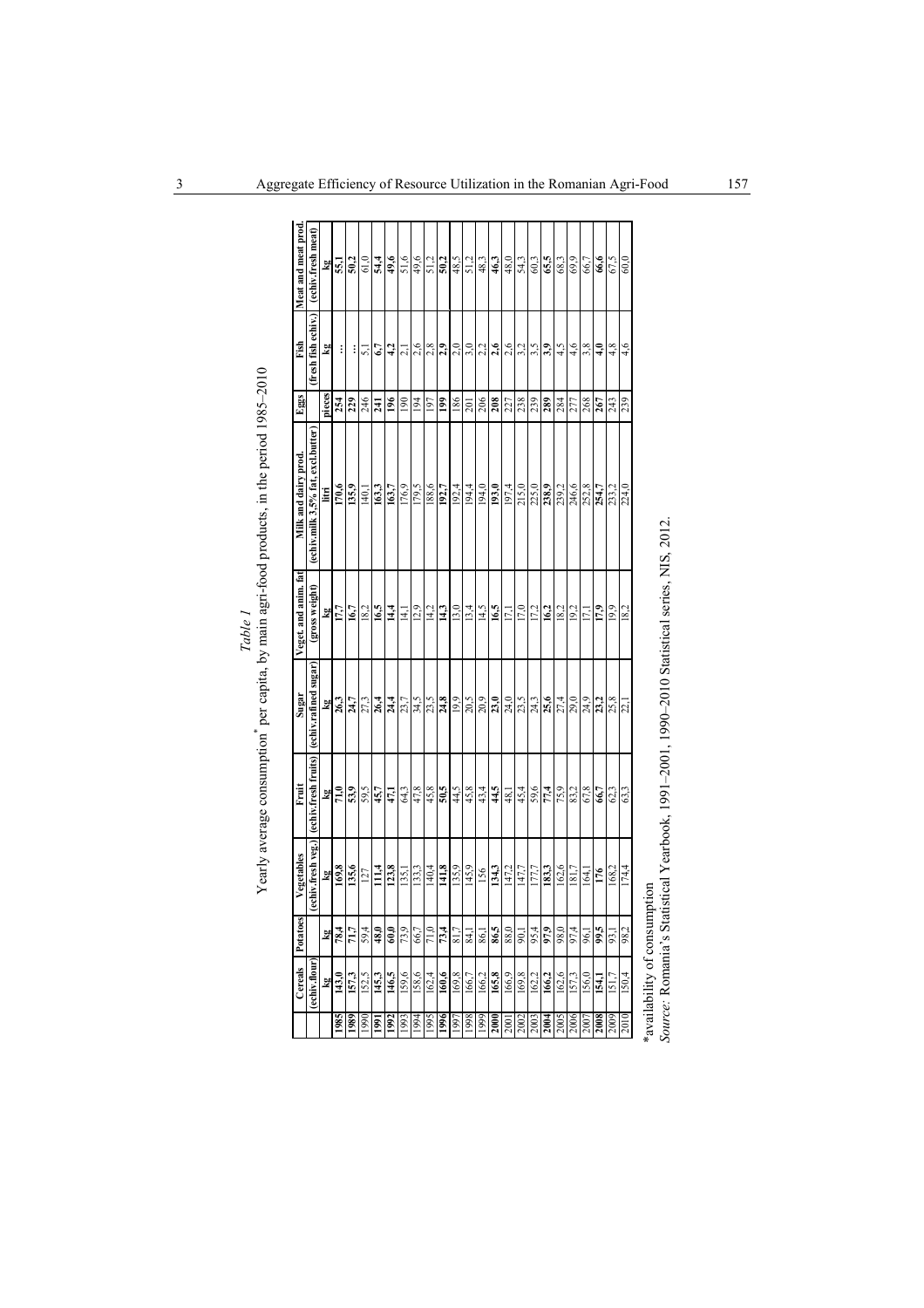The effects of transition upon the dynamics of these consumption patterns were mainly materialized by the intensification of the subsistence and autarchic character, at least for the population segments in the poverty zone. In fact, in the rural area, there is solvent food demand only for the products that cannot be obtained on people's own households (sugar, edible oil, certain alcoholic beverages).

The divergent evolutions signalled out in the food consumption levels and structures in the transition period generated a series of disequilibria, characterized by: relatively low consumption of animal protein; relatively high consumption of animal fats; high share of cereal consumption; low fruit consumption; great seasonal differences, by seasons, in the consumption of vegetables, fruit, potatoes, eggs, etc.

The drawbacks of quantitative, structural and qualitative nature noticed in the agri-food consumption make it necessary to adopt a food policy targeting: production of certain agri-food products, sufficient in volume, structure and quality, to satisfy the population's food needs throughout the year; access to food for all the population categories, including the less-favoured ones; combining the equity and economic efficiency criteria in food production and distribution, for an increased efficiency and equity; obtaining complex, nutritious, clean products, with a quality in line with the international standards.

Meeting the population's food demand depends not only on the existence of availability of foodstuffs, but also on the population's solvent demand, consequence of the size of the gross domestic product and of the level of food prices. In the years of transition to the market economy, as a result of the gross domestic product and price evolution, a diminution of the population's purchasing power took place. At present, the share of agri-food products in total consumption expenditures is about 60% for the families of employees (compared to 51.1% in 1989), 77.1% for the families of peasants (69.9%) and 67.7% for the families of pensioners (59.8%). Such a situation hinders the domestic market development, representing a main obstacle to economic growth.

Hence the conclusion that the food policy is not only related to agriculture and food industry, but to the entire national economy as well. Surmounting the present situation equally depends on the macro-economic and sectoral policy, through which new correlations should be created between the evolution of the population and of the gross domestic product, between the national and sectoral labour productivity, between incomes and prices, which should result in an increased solvent demand, enlargement of domestic market and economic driving effects.

The food consumption pattern under its optimal form of generalized satiety can result in perspective both from income growth and from the diminution of food prices in real terms, so that the share of the population's cash expenses for food consumption in total consumption expenses decreases from over 50% to about 15–20%, which is the percentage in the EU countries.

In order to reach these levels, starting from the fact that the final food production is obtained on disparate economic units, one of the main food policy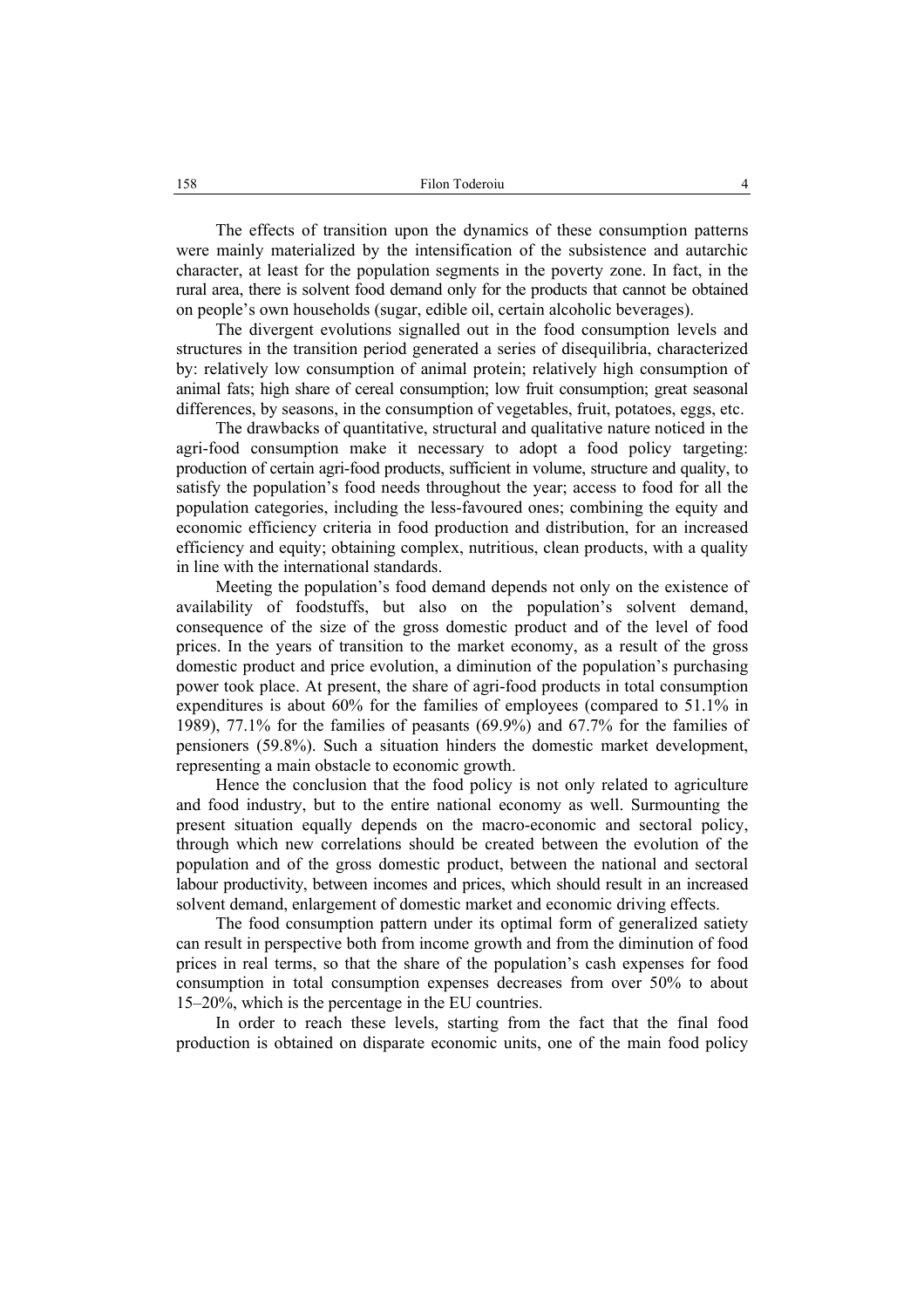options consists in the creation of an integrated organization modality of the entire agri-food system – agriculture, food industry, distribution – using the market mechanisms for this purpose – prices, credits, subsidies, taxes, etc.

## **1.2. Aggregate agricultural and food supply – evolution and prospective evaluations**

The dynamic correlation between the agricultural production and the food production can reflect the distortions produced in ensuring the necessary agri-food products for the population's consumption in the period of transition (Figure 1).



*Source:* Own calculations, based on data from Romania's Statistical Yearbook, 1990–2010 data series, NIS, 2012; for 2010–2016, Forecast of the National Forecast Commission, 23.11.2012.

Figure 1. Agricultural Output and Food Ind. Output in Romania, 1989–2016 (2006 = 1).

In the previous year to Romania's accession to the EU (2006), agricultural production was by 12.8% lower then that of the year 1989; throughout the transition and pre-accession period, the agricultural production unit was larger than one only in one year (2004). At the same time, in the year 2006, food production was by almost 91% under its level in 1989, yet by 24.9% above the maximum level of the "collapse"  $(1993 = 0.751)$ .

Five years of EU membership practically meant a persistence of agricultural production rebound (by 7.4% in 2011 compared to 2006), yet a consistent advance of food production (by 36.2%), which can only make up for less than half of the decline compared to 1989. Competitiveness increase of Romania's agri-food sector in the post-accession period implies the qualitative improvement of the population's food consumption, prioritarily on the basis of domestic resources and getting closer to the EU level. Within the endogenous competitiveness resources of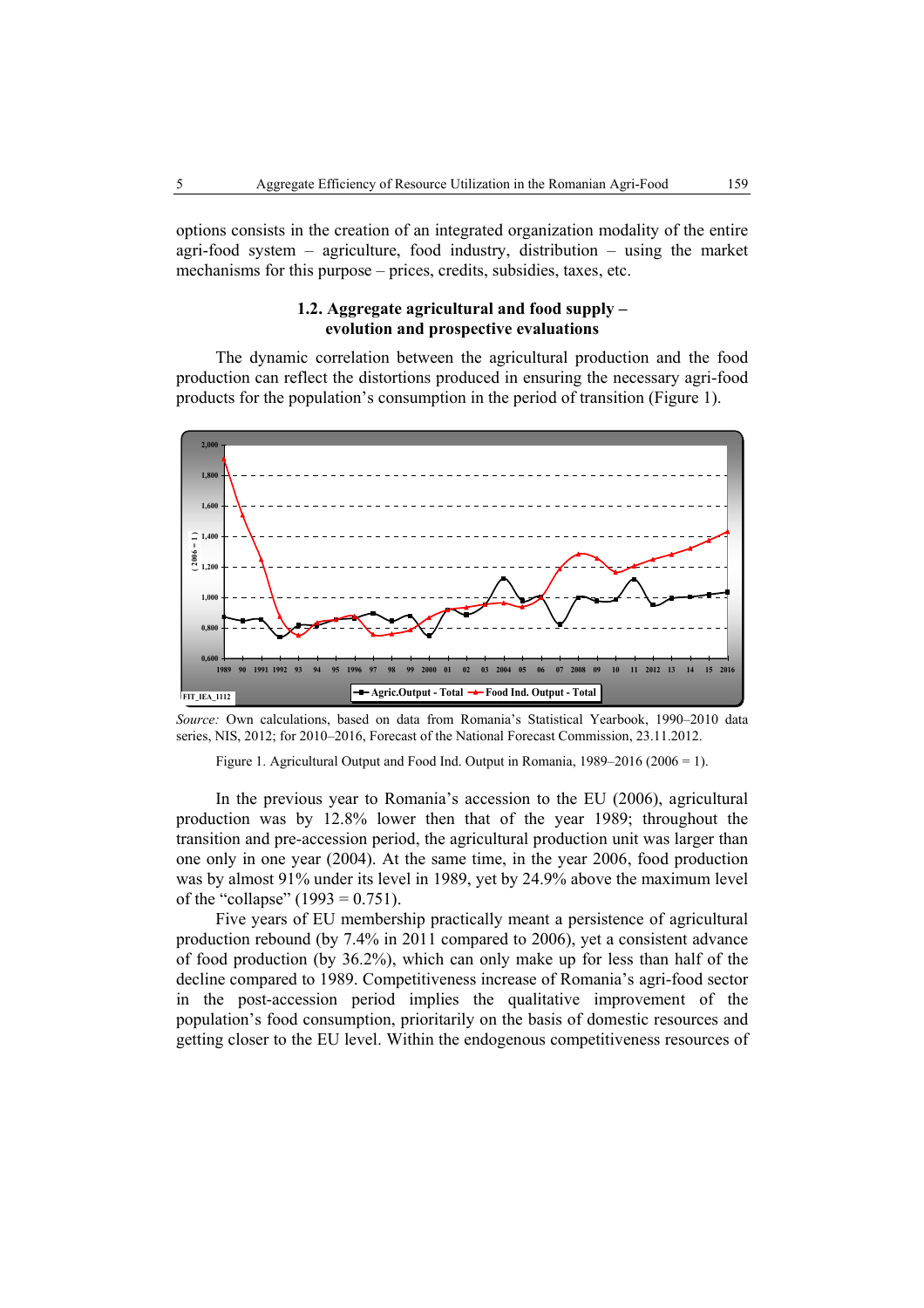the agri-food sector, it means the attenuation of unfavourable consequences of the persistent "agri-food disintegration" phenomenon (between the agricultural production and the agro-industrial processing)<sup>1</sup> (Figure 2).



*Source:* Own calculations, based on the data from Romania's Statistical Yearbook, 1990–2010 data series, NIS, 2012; for 2010–2016, Forecast of the National Forecast Commission, 23.11.2012.

According to the most recent statistical and forecast data, agricultural production in the year 2012 was by only 9% above that in the year 1989; in the period 1990 – 2012 the lowest production level could be noticed (in the year 2000, with an index of 0.857), as well as the highest production level (year 2004, with an index of 1.289).

On the other hand, industrial food production in the year 2012 was by 34.6% lower than in the year 1989; throughout the investigated period, the maximum "decline" was in the year 1993 (–60.7%), and the minimum decline in the year 1990 (–19.3%).

It is worth mentioning that, compared to the year 2012, the official production forecasts predict an increase by 8.72% of agricultural production in the year 2016, while the estimated increase of food production could reach 14.68%.

It is clear that the growth rate of agri-food processing outrunning the growth rate of the production of agricultural raw materials could lead to narrowing the gap between the two main components of agri-food economy.

Under these conditions, one question would arise: in how many years the food production level could be equalized to the level of agricultural production. Two calculation methodological alternatives could enable an answer to this question:

1 See Zahiu, L., Toncea, V., Lăpuşan, A., Toderoiu, F. Dumitru, M. (2003), *Structurile agrare şi viitorul politicilor agricole*, Editura Economică, Bucureşti, pp. 268–271.

Figure 2. Agricultural and food production in Romania, 1989–2016 (1989 = 1).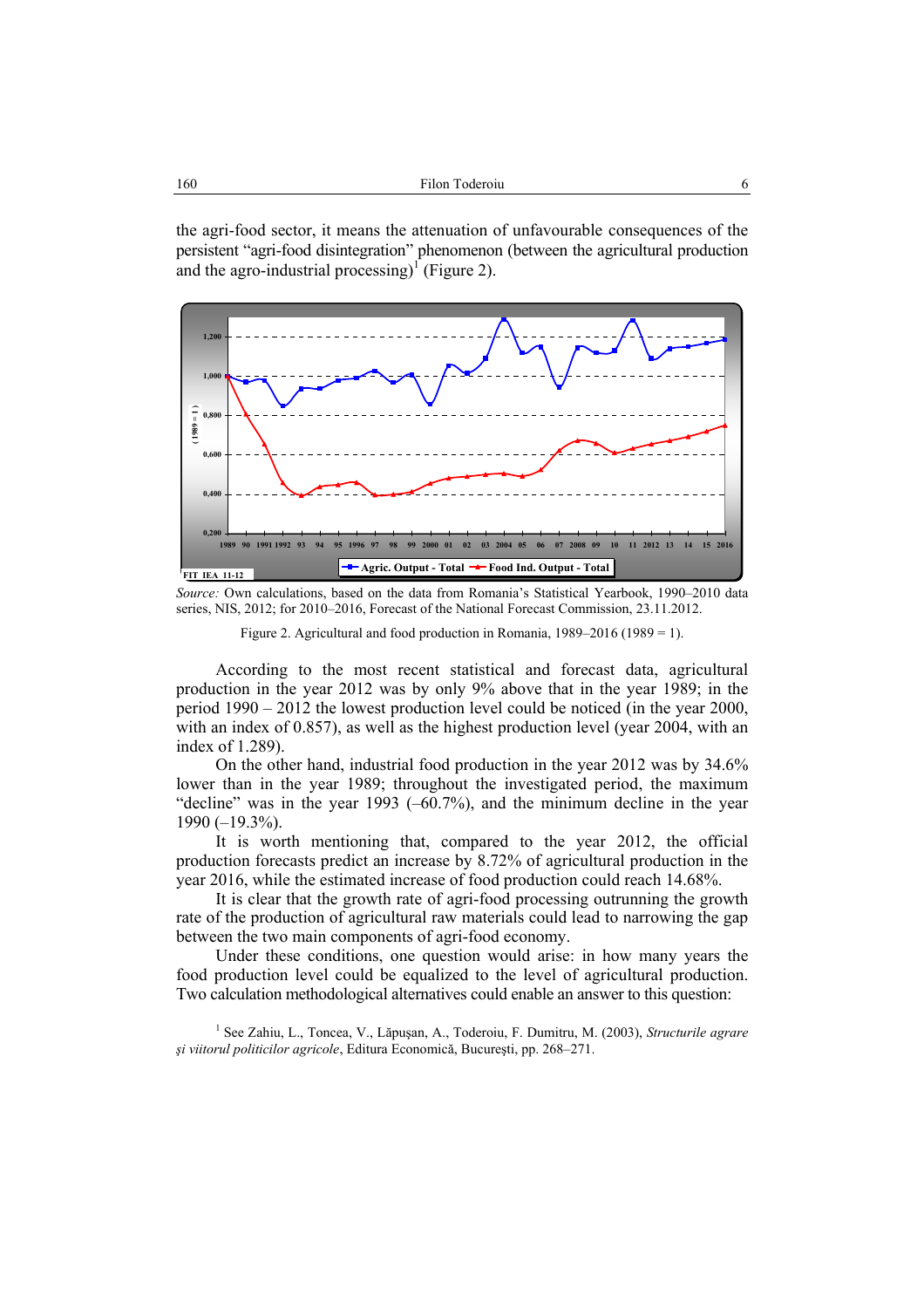– The first, which determines the period of gap recovery (in years), in the conditions of an yearly average growth rate of food production higher than that of the agricultural production;

– The second, which determines the yearly average growth rate necessary for food processing to reach the agricultural production level.

According to the first methodological alternative, at differentiated yearly rates, in the sense that food production could evolve at a rate of 5%, determined for the period  $2001-2008$  ( $2000 = 1$ ), and the agricultural production by 2.8%, determined for the period 2001–2010 (2000 = 1), the time period necessary to equalize the two levels (starting from 2012) is almost 24 years; after this moment, both components of the agri-food system would be about 2.1 times as high compared to their levels in the initial year.

In the second methodological alternative, for food processing to reach the agricultural production level in the year  $2010$  (index versus  $1989 = 1.130$ ), starting from the index 0.454 (2000 versus 1989), an average yearly growth rate of about 9.5% would be necessary. In these conditions, the gap recovery rate could be reduced to about 8 years, and after this moment both sectors could reach a level by 36.1% above the level of the year 2012.

Thus, it results that at an annual "cruising speed" of about 2.8% of agriculture and by "forcing" the annual rate of food processing to about 9.5% (by 4.5 percent versus the first alternative), the gap can be recovered in a time period almost 3 times shorter. This makes this alternative be relatively plausible for the future development of Romania's agri-food economy.

### **2. AGRI-FOOD ECONOMY – STRUCTURES AND PERFORMANCES**

### **2.1. The agri-food economy structure and comparative performances**

In the National Accounts, the agri-food sector is represented by two economic aggregates: **agriculture**<sup>2</sup> and **food industry**<sup>3</sup>.

The measurement and comparative analysis of the sectoral economic performance, as support to domestic competitiveness, can orient the internal and/or external investment flows. The National Accounts<sup>4</sup> ensure, for the period 1989– 2009, multiple quantification and sectoral analysis possibilities, which enable the evaluation of results in order to substantiate the development strategy and programs.

<sup>2</sup> **Agriculture** (AVSPP) comprises: crop production; livestock rasing; auxiliary services (for farmers); forestry and hunting; forest operation; pisciculture and fisheries.

 **Food industry** (IABT) includes: meat production and preservation; fish processing and preservation; fruit and vegetables processing and preservation; production of vegetable and animal fats and oils; production of dairy products; production of milling products, of starch and starch-based products; production of other food products (sugar included); production of other food products; tobacco industry; production of beverages. 4

<sup>4</sup> The statistical information system of National Accounts became operational for the period 1989–2008.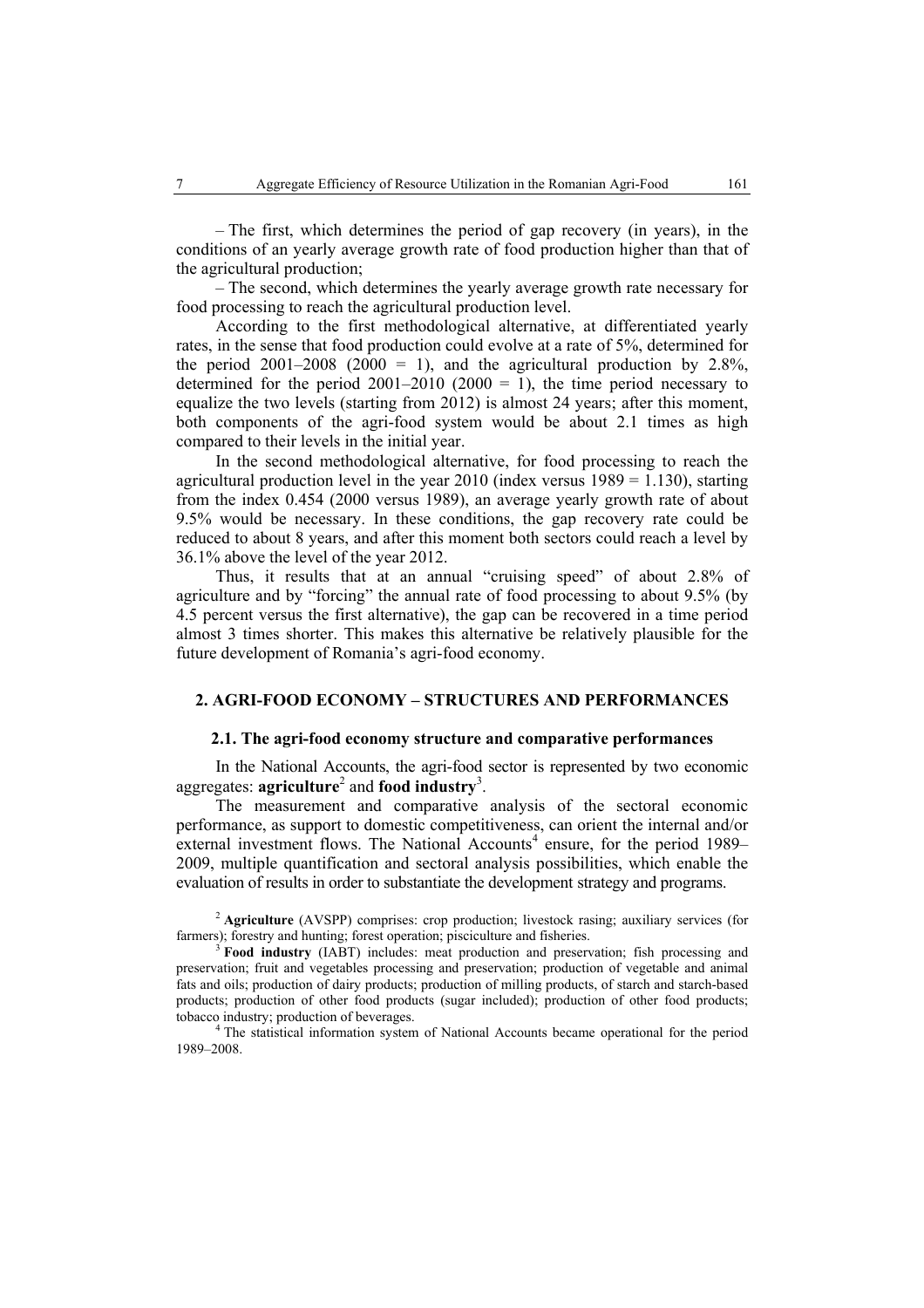The matrices of intermediary economic flows within the agri-food economy, for the period 1989–2008, make it possible to quantify two simultaneous processes, manifested in the pre-accession and post-accession transition years:

• the process of relative "agri-food disintegration", which took place in most central and east-European countries, over longer or shorter periods of time, through the disaggregation of economic inter-relations in the six sub branches supplying agro-forestry raw products and the ten sub branches of food processing;

• the process of sectoral economic performance depreciation, measured by two economic resultative indicators that are sufficiently relevant: **material intensity of**  final production<sup>5</sup> and net efficiency of intermediary consumptions<sup>6</sup>.

Out of the multitude of quantification modalities of the structural changes produced in the sectoral economic performance level and trend, we chose to use a couple of relevant indicators which, in their final utilitarian expression, could represent **hierarchization criteria** of sub branches, according to capital fructification force. On one hand, we have in view the **intensity of intermediary inputs** (share of intermediary consumptions in the final agricultural output); on the other hand, the **net efficiency of intermediary inputs** (gross value added per one RON intermediary consumptions).

The intensity of intermediary consumptions in the two main components of the agri-food economy (EAA), i.e. the agricultural production "aggregate" (AVSPP) and food processing (IABT), compared to overall national economy (TRAM), features a wide range of situations, on one hand deriving from the specificity of these production activities and on the other hand, from the speed and intensity of economic and social processes that took place throughout the period 1989–2009 (Table 2).

A few remarks should be made referring to the material "behaviour" of the production intensity in agriculture, food industry, agri-food economy and national economy:

• the lowest shares of intermediary inputs are found in the aggregate "agriculture", their oscillation margin ranging from the minimum level of 38.8% (1990) to the maximum level of about 54.8% (2007), the variation coefficient being 6.94%, the highest in the four investigated economic "aggregates";

• the lower level of variation coefficient  $(6.47%)$  of the intensity of gross value added in the final agricultural output (VABv%) could be partly explained by the relative "stability" of the labour "stock" that, with a poor technological endowment and poorly paid, generates the critical mass of the newly created value;

• the material intensity of food production ranged from minimum 62.14% (2005) to maximum 76.23% (1989), the 14.1 percentage rebound being explained, be it in part, by the strong asymmetry of the destructuring and restructuring processes in the two segments of the agri-food economy;

 $<sup>5</sup>$  Also found in the economic literature as material intensity of production, this indicator is</sup> determined as ratio of intermediary consumptions (IC) to final production (FP).

 $6$  It is calculated as ratio of gross value added (GVA) to intermediary consumptions (IC).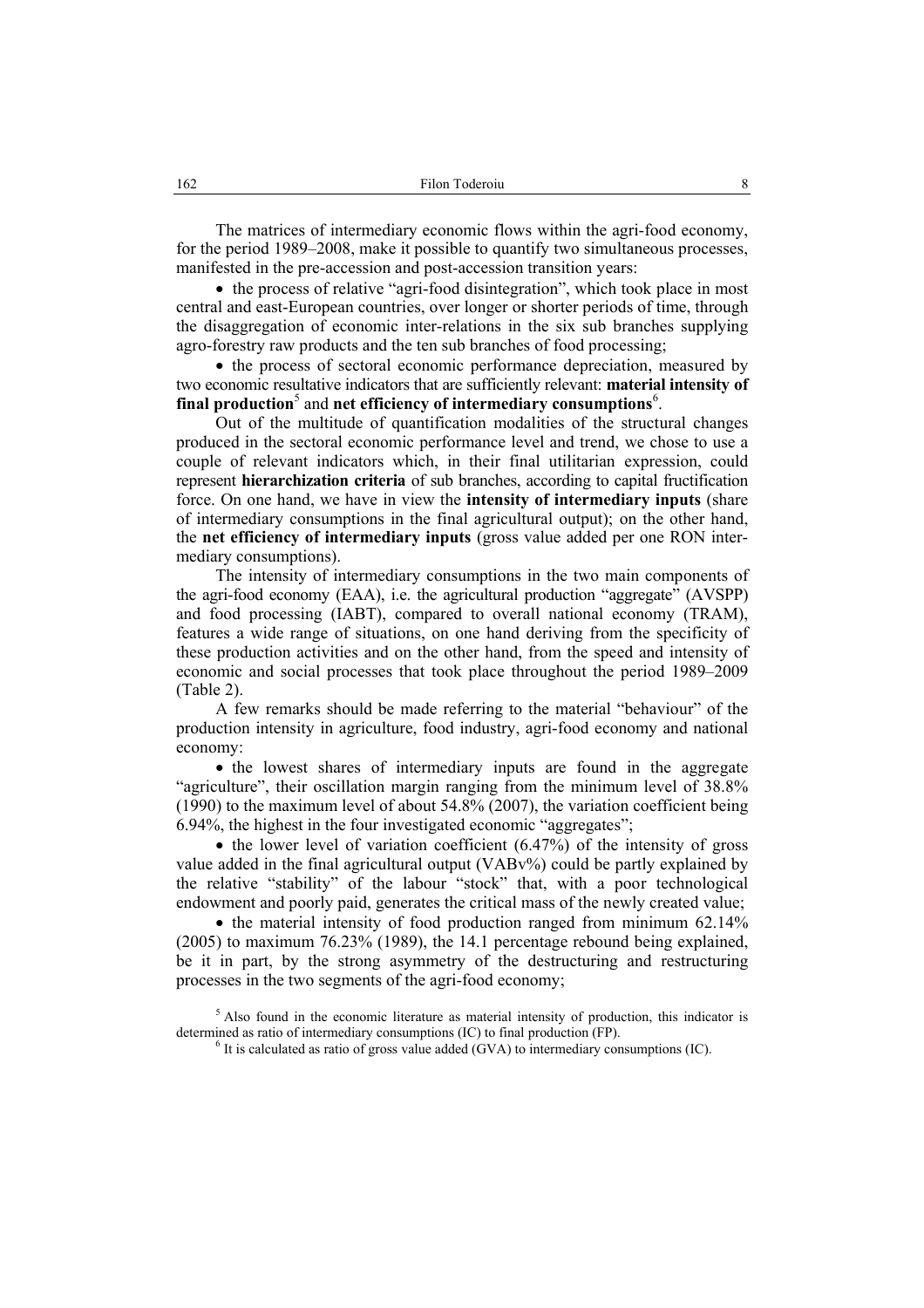• the maximum level of the intensity of intermediary inputs in agriculture (54.76%, in the year 2007) is under the minimum level of the material intensity of food production (62.14% in 2005).

|              |       | <b>AVSPP</b> |       | <b>IABT</b> |                | <b>EAA</b> |       | <b>TRAM</b> |
|--------------|-------|--------------|-------|-------------|----------------|------------|-------|-------------|
|              | Clv%  | VABv%        | Clv%  | VABv%       | Clv%           | VABv%      | Clv%  | VABv%       |
| 1989         | 49.22 | 50.78        | 76.23 | 23.77       | 62.34          | 37.66      | 70.08 | 34.74       |
| 1990         | 38.80 | 61.20        | 72.95 | 27.05       | 53.23          | 46.77      | 62.32 | 37.68       |
| 1991         | 49.59 | 50.41        | 75.04 | 24.96       | 59.68          | 40.32      | 62.52 | 37.48       |
| 1992         | 49.88 | 50.12        | 73.79 | 26.21       | 59.44          | 40.56      | 61.34 | 38.66       |
| 1993         | 47.65 | 52.35        | 67.60 | 32.40       | 54.66          | 45.34      | 57.08 | 42.92       |
| 1994         | 44.79 | 55.21        | 64.84 | 35.16       | 52.19          | 47.81      | 54.20 | 45.80       |
| 1995         | 45.48 | 54.52        | 69.81 | 30.19       | 54.84          | 45.16      | 54.95 | 45.05       |
| 1996         | 47.92 | 52.08        | 71.47 | 28.53       | 57.93          | 42.07      | 57.57 | 42.43       |
| 1997         | 46.23 | 53.77        | 69.54 | 30.46       | 56.29          | 43.71      | 56.42 | 43.58       |
| 1998         | 47.56 | 52.44        | 67.45 | 32.55       | 56.09          | 43.91      | 53.51 | 46.49       |
| 1999         | 47.24 | 52.76        | 69.22 | 30.78       | 57.18<br>42.82 |            | 54.86 | 45.14       |
| 2000         | 48.55 | 51.45        | 67.43 | 32.57       | 42.34<br>57.66 |            | 53.65 | 46.35       |
| 2001         | 46.44 | 53.56        | 63.23 | 36.77       | 53.91          | 46.09      | 53.62 | 46.38       |
| 2002         | 48.17 | 51.83        | 63.55 | 36.45       | 55.07          | 44.93      | 53.68 | 46.32       |
| 2003         | 46.98 | 53.02        | 64.70 | 35.30       | 54.83          | 45.17      | 54.00 | 46.00       |
| 2004         | 47.03 | 52.97        | 65.08 | 34.92       | 54.71          | 45.29      | 54.35 | 45.65       |
| 2005         | 51.11 | 48.89        | 62.14 | 37.86       | 56.42          | 43.58      | 53.42 | 46.58       |
| 2006         | 50.51 | 49.49        | 62.36 | 37.64       | 56.36          | 43.64      | 53.65 | 46.35       |
| 2007         | 54.76 | 45.24        | 62.36 | 37.64       | 58.84          | 41.16      | 53.02 | 46.98       |
| 2008         | 53.43 | 46.57        | 62.67 | 37.33       | 58.05          | 41.95      | 53.48 | 46.52       |
| 2009         | 52.13 | 47.87        | 62.49 | 37.51       | 57.45          | 42.55      | 53.84 | 46.16       |
| Average      | 48.26 | 51.74        | 67.33 | 32.67       | 56.53          | 43.47      | 56.26 | 43.97       |
| <b>StDev</b> | 3.35  | 3.35         | 4.55  | 4.55        | 2.41           | 2.41       | 435   | 3.66        |
| CoV%         | 6.94  | 6.47         | 6.76  | 13.94       | 426            | 5.54       | 7.73  | 8.32        |

| Table 2                                                                              |
|--------------------------------------------------------------------------------------|
| Intensity of intermediary consumptions in Romania's economy, in the period 1989–2009 |

*Source:* own calculations, based on data from Romania's Statistical Yearbook, 1990– 2010 data series, NIS, 2011.

The gross efficiency (through final output) and net efficiency (through gross value added) of intermediary inputs in the two important segments of the agri-food economy (EAA), i.e. the agricultural production "aggregate" (AVSPP) and the food processing (IABT), compared to the overall national economy (TRAM), features a higher variability than the material intensity of production (Table 3).

 There are a few relevant aspects worth mentioning in relation to the sector tendency to generate value added in national economy:

• in the "agriculture" aggregate, the net efficiency of intermediary consumptions (VABv/CIv) in the period 1989–2009 has values ranging from 1.58 RONs VABv/ RON CIv (1990) to 0.83 RONs/RON (2007), the performance rebound having an yearly rate of 3.73%; this trend can be considered as an alarming trend for the challenges that agriculture will have to face;

• on the contrary, in the agri-food processing sector, the capacity to generate value added of a monetary unit of intermediary input has experienced a slight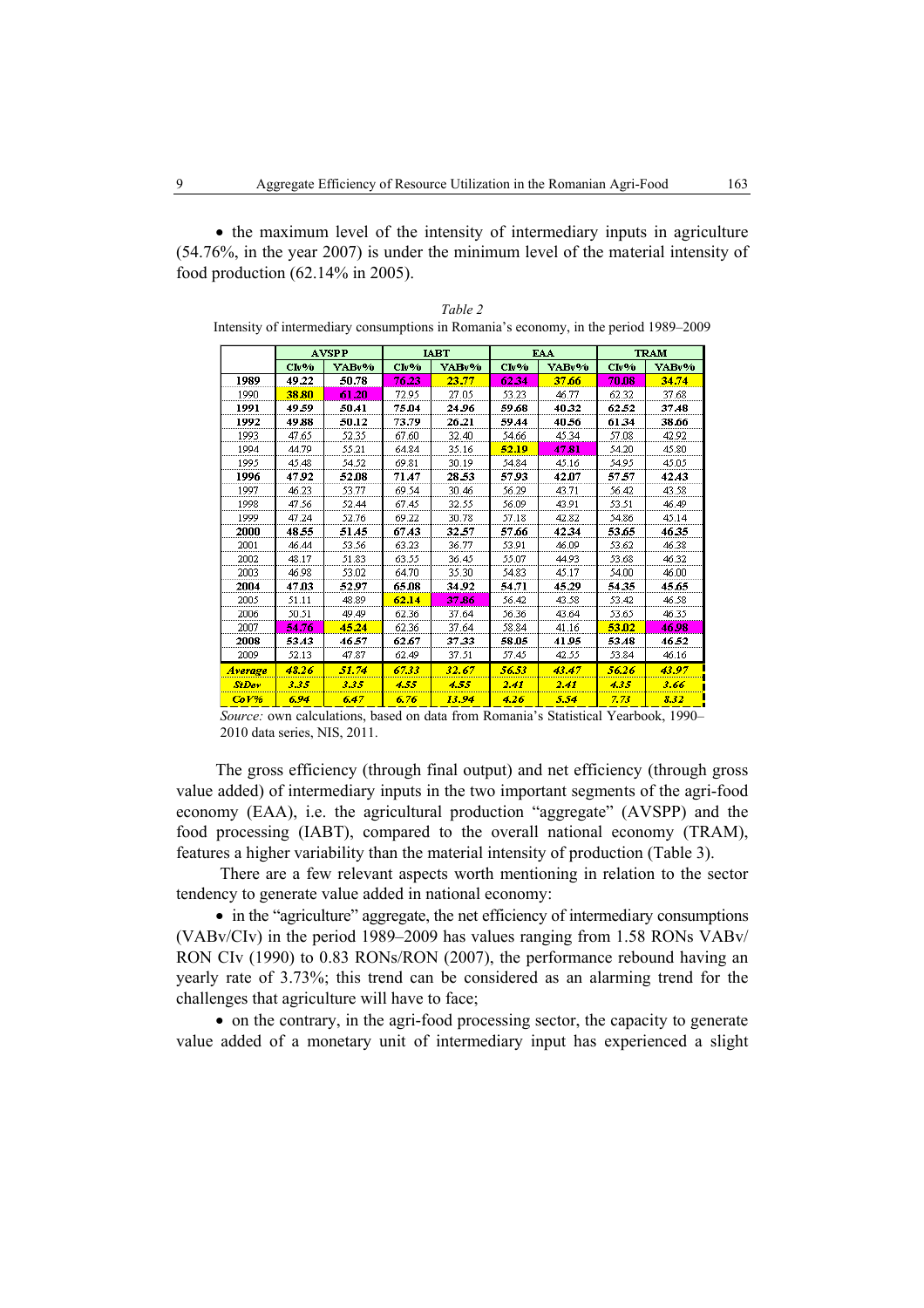improvement tendency, from a minimum level of 0.31 RONs/RON (1989) to 0.61 RONs/RON (2005), with a performance growth rate of 4.27%; this trend will be also imprinted to the agri-food economy aggregate (EAA).

*Table 3* 

|      |           | <b>AVSPP</b> |      | <b>JART</b>                                                                           |              | EAA  |      | <b>TRAM</b> |
|------|-----------|--------------|------|---------------------------------------------------------------------------------------|--------------|------|------|-------------|
|      | PFv / Cfv |              |      | VABy / CIv   PFv / CIv   VABy / CIv   PFv / CIv   VABy / CIv   PFv / CIv   VABy / CIv |              |      |      |             |
| 1989 | 2.03      | 1 N 3        | 131  | 0.31                                                                                  | 1.60         | 0.60 | 1.53 | 0.53        |
| 1990 | 2.58      | 1.58         | 1.37 | በ 37                                                                                  | 1.88         | n 88 | 1 6N | 0.60        |
| 1991 | 2.02      | 1.02         | 1.33 | 0.33                                                                                  | 1.68<br>0.68 |      | 1.60 | 0.60        |
| 1992 | 2.00      | 1 טט         | 1.36 | 0.36                                                                                  | 1.68         | 0.68 | 1.63 | 0.63        |
| 1993 | 2.10      | 1.10         | 148  | n 48                                                                                  | 1.83         | n 83 | 1.75 | n 75        |
| 1994 | 2.23      | 1.23         | 1.54 | 0.54                                                                                  | 1.92         | 0.92 | 1.84 | 0.84        |
| 1995 | 2.20      | 1.20         | 1.43 | 0.43                                                                                  | 1.82         | 0.82 | 1.82 | 0.82        |
| 996  | 2.09      | .no          | .4N  | 0.40                                                                                  | -73          | 0.73 | 1.74 | 0.74        |

| 1991         | 2.02  | 1 02. | 1 33 | 0.33   | 1 68        | 0.68        | 1.60  | 0.60  |
|--------------|-------|-------|------|--------|-------------|-------------|-------|-------|
| 1992         | 2.00  | 1.00  | 1.36 | 0.36   | 1.68        | 0.68        | 1.63  | 0.63  |
| 1993         | 2.10  | 1.10  | 1.48 | 0.48   | 1.83        | 0.83        | 1.75  | 0.75  |
| 1994         | 2.23  | 1.23  | 1.54 | 0.54   | 1.92        | 0.92        | 1.84  | 0.84  |
| 1995         | 2.20  | 1.20  | 1.43 | 0.43   | 1.82        | 0.82        | 1.82  | 0.82  |
| 1996         | 2.09  | 1.09  | 1.40 | 0.40   | 1.73        | 0.73        | 1.74  | 0.74  |
| 1997         | 2.16  | 1.16  | 1.44 | 0.44   | 1.78        | 0.78        | 1.77  | 0.77  |
| 1998         | 2.10  | 1.10  | 1.48 | 0.48   | 1.78        | 0.78        | 1.87  | 0.87  |
| 1999         | 2.12  | 1.12  | 1.44 | 0.44   | 1.75        | 0.75        | 1.82  | 0.82  |
| 2000         | 2.06  | 1.06  | 1.48 | 0.48   | 1.73        | 0.73        | 1.86  | 0.86  |
| 2001         | 2.15  | 1.15  | 1.58 | 0.58   | 1.85        | 0.85        | 1.87  | 0.87  |
| 2002         | 2.08  | 1.08  | 1.57 | 0.57   | 1.82        | 0.82        | 1.86  | 0.86  |
| 2003         | 2.13  | 1.13  | 1.55 | 0.55   | 1.82        | 0.82        | 1.85  | 0.85  |
| 2004         | 2.13  | 1.13  | 1.54 | 0.54   | 1.83        | 0.83        | 1.84  | 0.84  |
| 2005         | 1.96  | 0.96  | l 61 | 0.61   | 1.77        | 0.77        | 1.87  | 0.87  |
| 2006         | 1.98  | 0.98  | 1.60 | 0.60   | 1.77        | 0.77        | 1.86  | 0.86  |
| 2007         | 1.83  | 0.83  | 1.60 | 0.60   | 1.70        | 0.70        | 1.89  | 0.89  |
| 2008         | 1.87  | 0.87  | 1.60 | 0.60   | 1.72        | 0.72        | 1.87  | 0.87  |
| 2009         | 1.92  | 0.92  | 1.60 | 0.60   | 1.74        | 0.74        | 1.86  | 0.86  |
| Average      | 2.08  | 1.08  | 1.49 | 0.49   | 1.77        | 0.77        | 56.26 | 43.97 |
| <b>StDay</b> | A.I.S | 0.15  | 0.10 | 0. I O | <b>A.A7</b> | <b>A.A7</b> | 435   | 3.66  |
| C'AV%        | 7 A T | 14.25 | メモク  | 10 OA  | 42 I        | o ks        | 772   | 222   |

*Source:* own calculations based on Romania's Statistical Yearbook, 1990–2010 data series, NIS, 2011.

### **2.2. "Agricultural production – agri-food processing" inter-relations**

The synthetic expression of the presence of an agri-food disintegration process in Romania's economy, throughout the period 1989–2007, results from the analysis of the intensity of economic flow between the "agriculture" aggregate and the "food industry" aggregate, both from the perspective of intermediary deliveries (destinations) (**LI**) and of intermediary acquisitions (origins) (**AI**).

Thus, from the perspective of intermediary deliveries, one can notice a diminution by over 35% of the intensity of intermediary deliveries of agriculture to the food industry (from 65.1% in 1989 to only 29.9% in 2007, with a maximum point of 67.0% in 1990 and a variation coefficient of 27.6%) (Figure 3).

At the same time, the intensity of intermediary deliveries of food industry to agriculture dropped by more than 14.5 percentage points (from 19.1% in 1989 to 4.6% in 2007, with a peak of 28.4% in 1993 and a variation coefficient of 60.7%).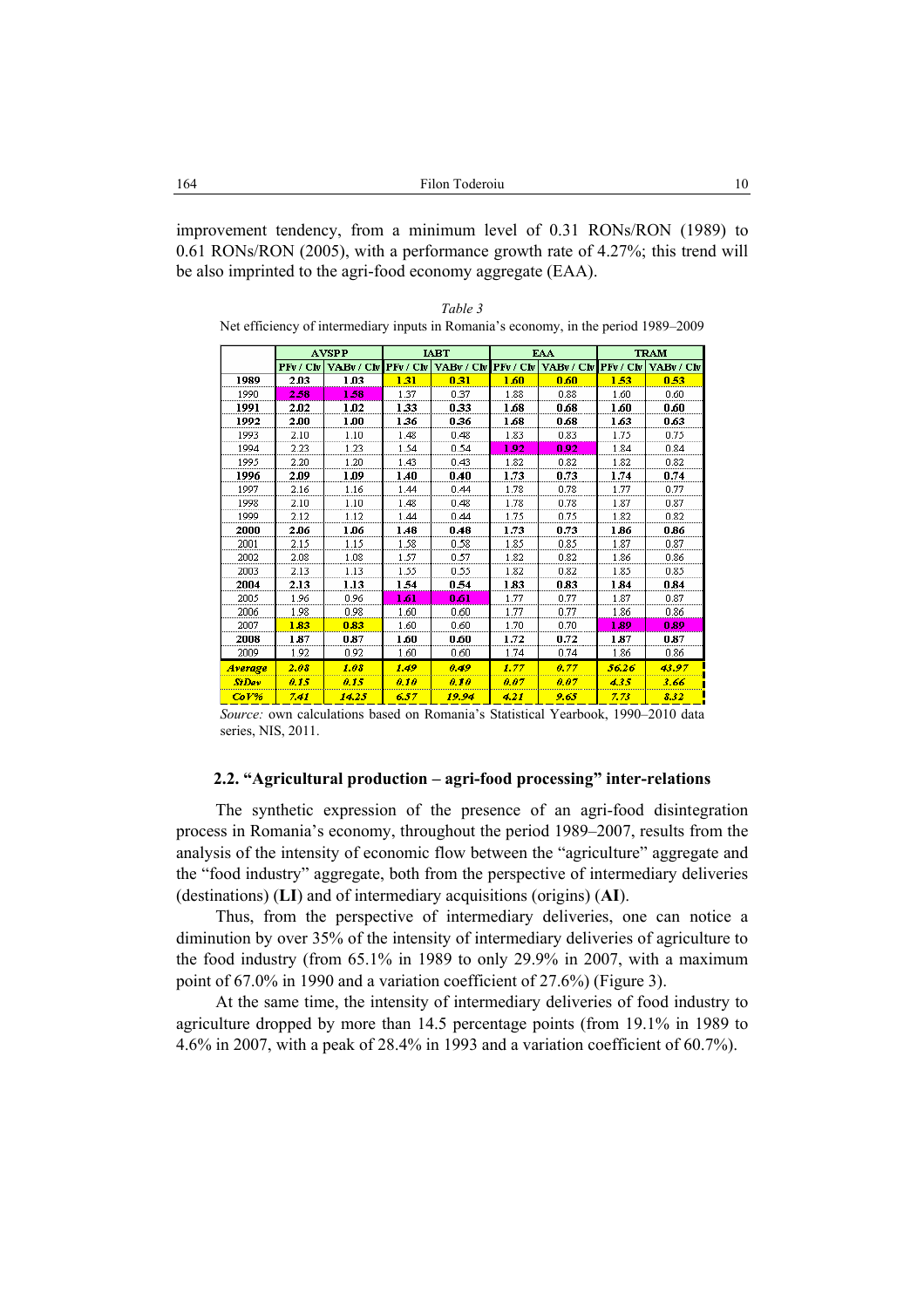

**Source: own calculations, on the data from Nat. Accounts, 1990 - 2007, NIS;**



The experienced decline has multiple causes, which are found both in the development pattern of the agri-food sector in the command economy and in the failures of transition to market economy, among which the following can be mentioned:

 $\triangleright$  asymmetry of destructuring in agriculture (much faster and more radical), compared to that in the food industry (slower and more superficial);

¾ narrowing the population's final agri-food consumption demand, as a result of the general economic rebound, under the background of persistent hyper inflation.

On the other hand, as regards the intermediary acquisitions, we must signal out a stronger diminution (by 46.7%) of the intensity of intermediary acquisitions of food industry from agriculture (from 76.7% in 1989 to 30.0% in 2007, with a variation coefficient of 35.8%).

At the same time, the intermediary acquisitions of agriculture from the food industry decreased their intensity by 11 percentage points (from 18.0% in 1989 to 7.0% in 2007, with a peak of 23.7% in 1990 and a variation coefficient of 46.7%).

One of the explanations of the agri-food disintegration phenomenon in the Romanian economy resides in the situation created by the excessive increase in number of the suppliers of agricultural raw products, compared to the relatively low number of agri-food processors, asymmetric "atomization" generating very high variation coefficients.

The other modality to reflect the internal agri-food economy convergence consists in measuring the intensity of intermediary deliveries (**LI**) and of intermediary acquisitions (**AI**) respectively, of each of the two component aggregates (agriculture –  $\bf{a}$  and food industry –  $\bf{i}$ a) in the corresponding total (Figure 4).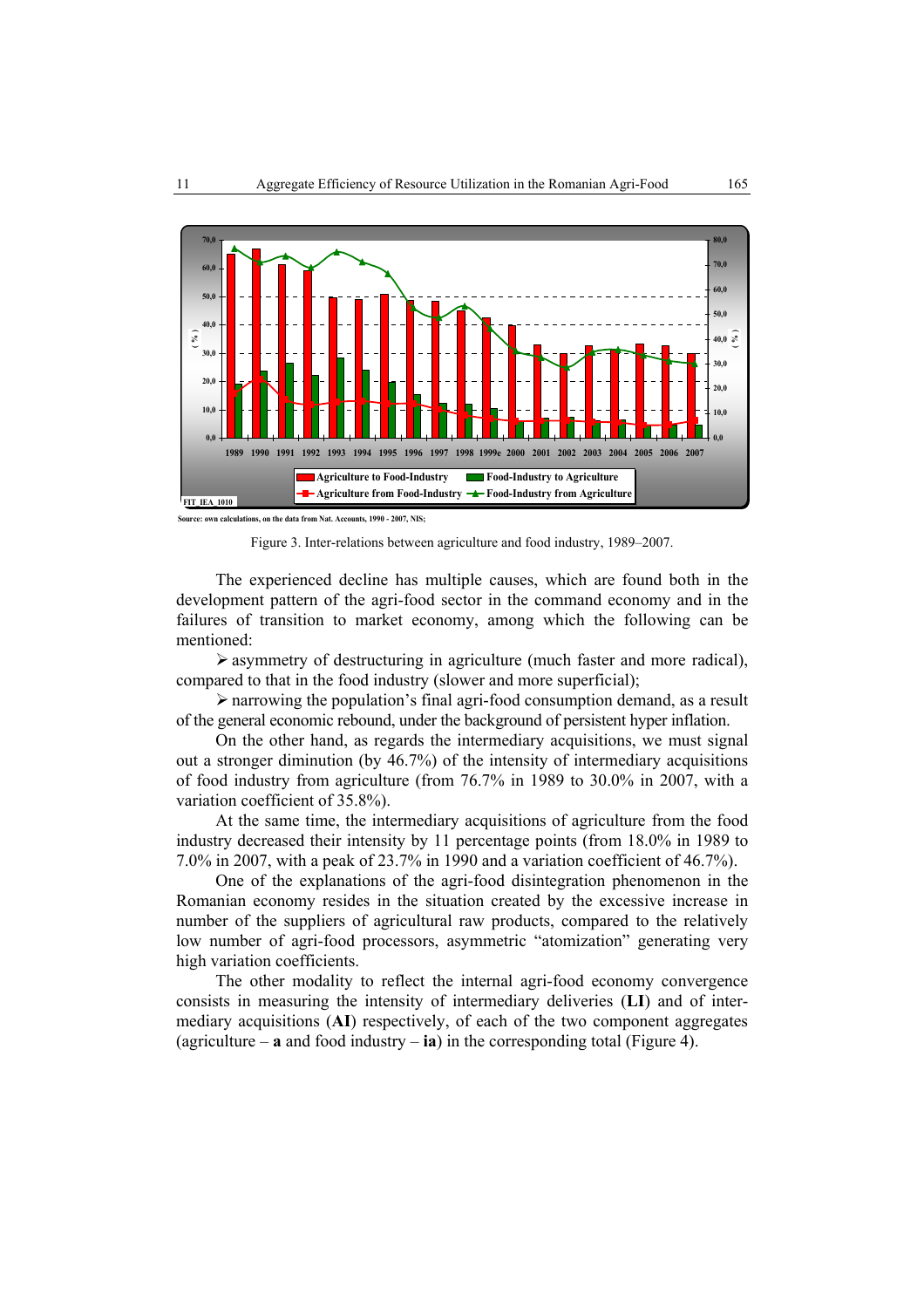

**Source: own calculations, on the data from Nat. Accounts, 1990 - 2007, NIS;**

Figure 4. Share of agriculture and food industry in total intermediary deliveries and acquisitions of the respective sectors (LIt and AIt), 1989–2007.

A few remarks can be made on the persistence of the agri-food disintegration phenomenon in Romania's economy:

 $\triangleright$  The highest relative instability (measured through the variation coefficient) is found in the "agriculture" aggregate, its shares ranging from 18.2% (1994) to 6.2% (2007), with a variation coefficient of 26.2%, at intermediary deliveries, and from 18.1% (1993) to 7.5% (2007), respectively, with the variation coefficient 21.2%, at intermediary acquisitions;

¾ The "food industry" aggregate had lower shares, ranging from 14.9% (1997) to 7.4% (2007), with an average variation of 15.2%, at intermediary deliveries, and from 13.2% (1998) to 7.0% (1991) respectively, with a variation coefficient of 16.8%, at intermediary acquisitions.

Thus, it results that the endangerment of reaching economic convergence through agri-food integration, generated by the strong relative instability of agriculture intermediary deliveries, as a cumulative reflex of the weather-dependence influences and of the economic-organizational risks in this field, is mostly obvious.

Among the factors that influenced the regression trends of sectoral performance, we can list the following:

• Non-clarification in due time of the juridical relations with regard to ownership statute on land and production means in agriculture, which generated a certain instability in agricultural production;

• Acquisition and utilization of intermediary inputs on an increasingly small scale, as a result of their becoming more expensive. The input prices increased more than the prices of agricultural products. Cost increase was also the result of the destruction of fixed productive capital stock in agriculture (irrigation and desiccation systems, agro-zootechnical constructions, fruit-tree and vine plantations, breeding livestock herds, etc.);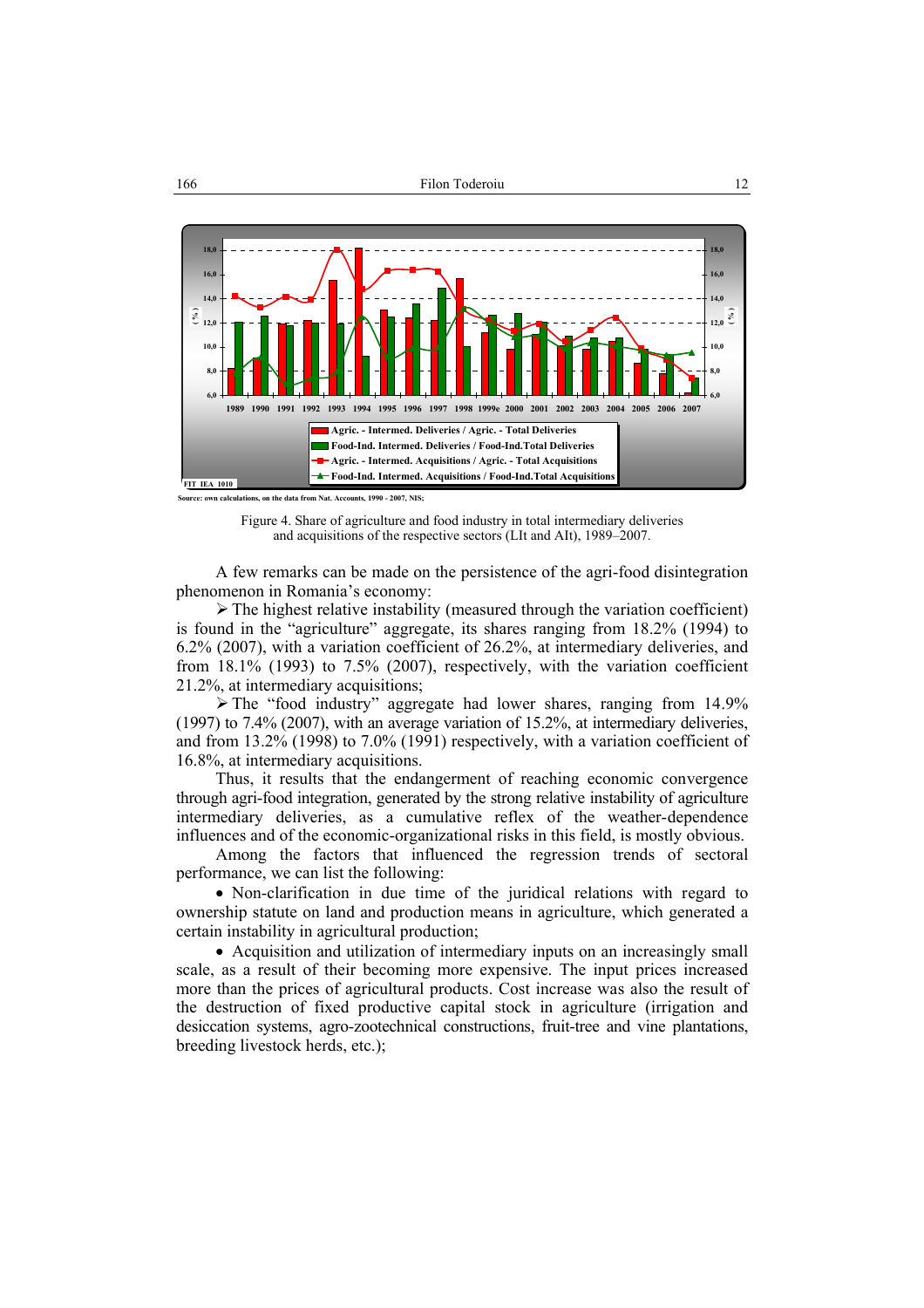• The instability of agricultural production in quantitative terms was transmitted to the downstream sectors, and mainly to food industry, where the processing capacities, sized for the large suppliers of raw agricultural products, largely remained unused due to the excessive fragmentation of the domestic supply of agri-food products and to the increased propensity to self-consumption of individual farmers.

### **2.3. Extensive and intensive determinants of internal economic growth**

A relevant modality to determine the influence of extensive and intensive factors on the sectoral output dynamics is based on the utilization of the synthetic indicators of agricultural production from the national accounts. We refer here to the aggregate expression relation of the gross value added dynamics as a result of multiplicative interlinking of four extensive and intensive factors (Table 4), namely:

$$
Y = [ L * (K / L) * (P / K) * (1 - C / P) ]
$$
 [1]

where:  $Y = \text{gross value added}$ ;  $L = \text{labour force}$ ;  $K = \text{fixed capital stock}$ ;  $P = \text{final}$ agricultural output;  $C =$  intermediary consumptions;  $K/L =$  fixed capital endowment;  $P/K$  = gross efficiency of fixed capital:  $Y/P$  = gross value added intensity.

In the previous formula [1], we mention that the extensive factors are labour and fixed capital endowment, while the intensive factors are gross efficiency of fixed capital and gross value added intensity.

Following the analysis of the four extensive and intensive factors that contributed to gross value added formation, the following conclusions can be drawn:

• Labour force in agriculture (extensive factor) was down by almost 21% in the period 1989–2009;

• Fixed capital endowment (extensive factor) was down by 26.3% in the year 1992 compared to 1989, as a result of fixed capital diminution in agriculture and increase in the number of persons employed in agriculture; since 2002, the fixed capital endowment has grown, under the background of the continuous rebound of the labour force stock in the same period;

• The gross efficiency of fixed capital (intensive factor) slightly improved until 1991 (mainly due to the increase of gross value added and considerable diminution of fixed capital stock), to have an oscillating tendency afterwards, resulting from the yearly variations of final agricultural output;

• The intensity of gross value added (intensive factor) relatively slowly increased until 1995, to follow a decreasing trend afterwards.

In conclusion, it results that the gross value added increase was mainly due to extensive factors (labour) and to the two intensive factors (gross efficiency of fixed capital and gross value added intensity). The extensive factor (fixed capital endowment) had a negative influence upon the gross value added (Figure 5).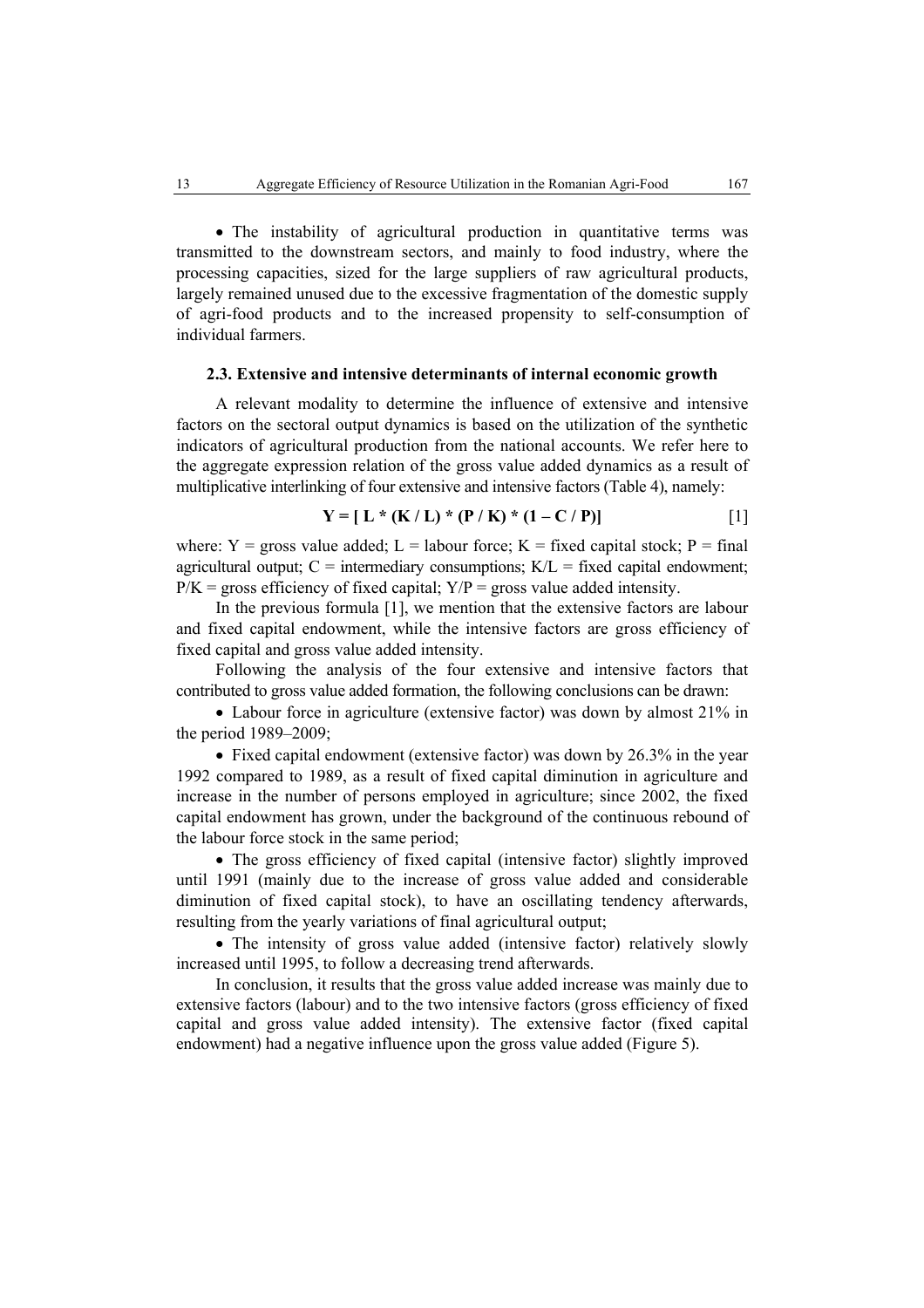#### *Table 4*

Influence of extensive and intensive factors in agriculture on GVA, 1990–2009 (1989 = 1.000)

|      |         |       |         | Gross Value Added Labor Force Fixed Cap. Endowm Brutto Effic. of Fixed. Cap. GVA Intensity |           |
|------|---------|-------|---------|--------------------------------------------------------------------------------------------|-----------|
|      | $(Y_9)$ | (Lq)  | (Kq/Lq) | (Pq / Kq)                                                                                  | (Yq / Pq) |
| 1989 | 1,000   | 1,000 | 1,000   | 1,000                                                                                      | 1,000     |
| 90   | 1,364   | 1,029 | 0,793   | 1,309                                                                                      | 1,276     |
| 1991 | 1,200   | 1,049 | 0,752   | 1,313                                                                                      | 1,159     |
| 1992 | 1,046   | 1,127 | 0,737   | 1,095                                                                                      | 1,150     |
| 93   | 1,187   | 1,183 | 0.743   | 1,157                                                                                      | 1,166     |
| 94   | 1,220   | 1,193 | 0,776   | 1,101                                                                                      | 1,197     |
| 95   | 1,275   | 1,068 | 0,941   | 1,054                                                                                      | 1,202     |
| 1996 | 1,226   | 1,086 | 0,912   | 1,074                                                                                      | 1,153     |
| 97   | 1,225   | 1,109 | 0,893   | 1,096                                                                                      | 1,128     |
| 98   | 1,084   | 1,098 | 1,017   | 0,897                                                                                      | 1,082     |
| 99   | 1,107   | 1,135 | 0.930   | 0,991                                                                                      | 1,057     |
| 2000 | 0,904   | 1,170 | 0,895   | 0,864                                                                                      | 1,000     |
| 01   | 1,159   | 1,146 | 0.935   | 1,025                                                                                      | 1,056     |
| 02   | 1,079   | 0,987 | 1,415   | 0,762                                                                                      | 1,014     |
| 03   | 1,133   | 0.945 | 1,662   | 0,730                                                                                      | 0,988     |
| 2004 | 1,344   | 0,863 | 1,669   | 0,929                                                                                      | 1,004     |
| 05   | 1,113   | 0,876 | 1,884   | 0,704                                                                                      | 0,958     |
| 06   | 1,152   | 0,824 | 2,518   | 0,574                                                                                      | 0,966     |
| 07   | 0.975   | 0,807 | 3,392   | 0,373                                                                                      | 0,954     |
| 2008 | 1,178   | 0,788 | 3,985   | 0,390                                                                                      | 0,963     |
| 09   | 1,140   | 0,789 | 5,037   | 0,298                                                                                      | 0,961     |

*Source*: own calculations, based on Romania's Statistical Yearbook, 1990–2010 data series, NIS, 2011.



*Source:* own calculations, based upon Romania's Statistical Yearbook, 1990–2010 data series, NIS, 2011.

Figure 5. Extensive and intensive determinants of Gross Value Added increase in Romania's agriculture, in the period  $1990-2009$  ( $1989 = 1$ ).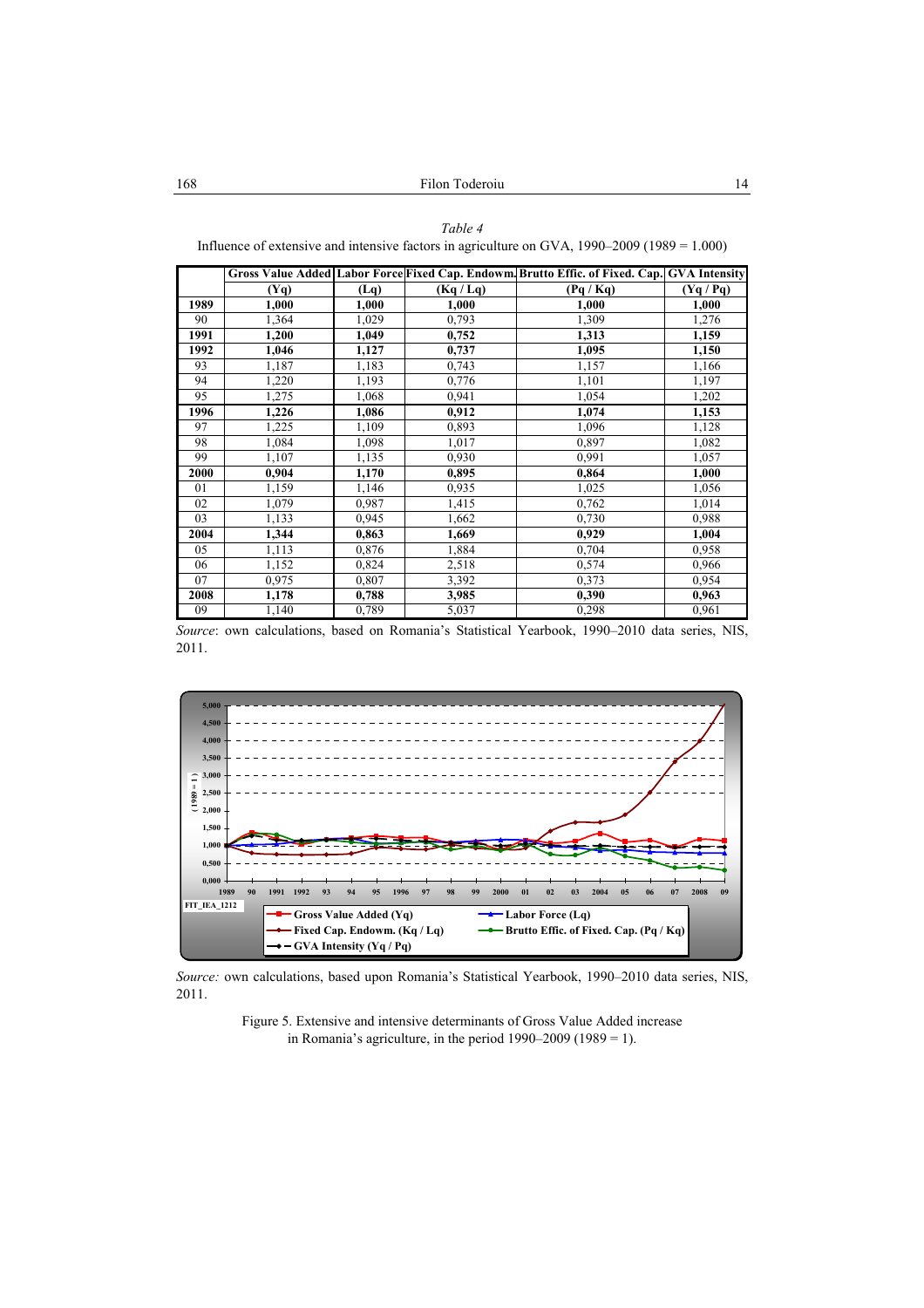The experience of countries with performant economies reveals that if the value added modification follows a positive sense, on the basis of intensive factors, this tendency can be appreciated as economic efficiency growth.

### **2.4. Real prices and factor utilization efficiency matrices**

The share of the main three synthetic indicators of agriculture (final output, intermediary consumptions and gross value added) in national economy, the share of intermediary consumptions and of the gross value added in final output and the net efficiency of intermediary consumptions, as well as the dynamics of these indicators in the period 1989–2009, can be considered as the "structural battery" of the agri-food economy efficiency. On the basis of information from the National Accounts, for the period 1989–2009, it results that the share of final agricultural output in national economy (recalculated in 2009 constant prices) ranged from a minimum 6.19% (2007) to 11.81% (1993) (Table 5).

| Table 5                                                         |
|-----------------------------------------------------------------|
| Share of agriculture in final output, intermediary consumptions |
| and gross value added in national economy, 1989–2009            |

|      |       | Final Output (%) Interm.Consum. (%) | Gross Value Added (%) |
|------|-------|-------------------------------------|-----------------------|
| 1989 | 7,98  | 8,49                                | 8,19                  |
| 90   | 10,01 | 8,12                                | 11,45                 |
| 1991 | 11,12 | 10,48                               | 11,42                 |
| 1992 | 10,87 | 10,36                               | 10,94                 |
| 93   | 11,81 | 11,11                               | 12,01                 |
| 94   | 11,39 | 10,43                               | 11,85                 |
| 95   | 10,85 | 9,71                                | 11,58                 |
| 1996 | 10,29 | 9,44                                | 10,83                 |
| 97   | 11,05 | 10,27                               | 11,55                 |
| 98   | 10,67 | 10,29                               | 10,81                 |
| 99   | 10,78 | 10,42                               | 10,98                 |
| 2000 | 8,97  | 9,11                                | 8,72                  |
| '01  | 10,07 | 9,46                                | 10,56                 |
| '02  | 9,26  | 9,06                                | 9,37                  |
| '03  | 9,31  | 9,20                                | 9,36                  |
| 2004 | 9,91  | 9,54                                | 10,23                 |
| '05  | 8,26  | 8,31                                | 8,19                  |
| 06'  | 7,76  | 7,66                                | 7,85                  |
| '07  | 6,19  | 6,15                                | 6,22                  |
| 2008 | 6,81  | 6,65                                | 6,99                  |
| '09  | 6,94  | 6,74                                | 7,18                  |

*Source*: calculations on the basis of National Accounts data, 1989–2009, NIS, 2011.

The share of intermediary consumption of agriculture in national economy oscillated from a minimum value of 6.15% (2007) to the maximum value of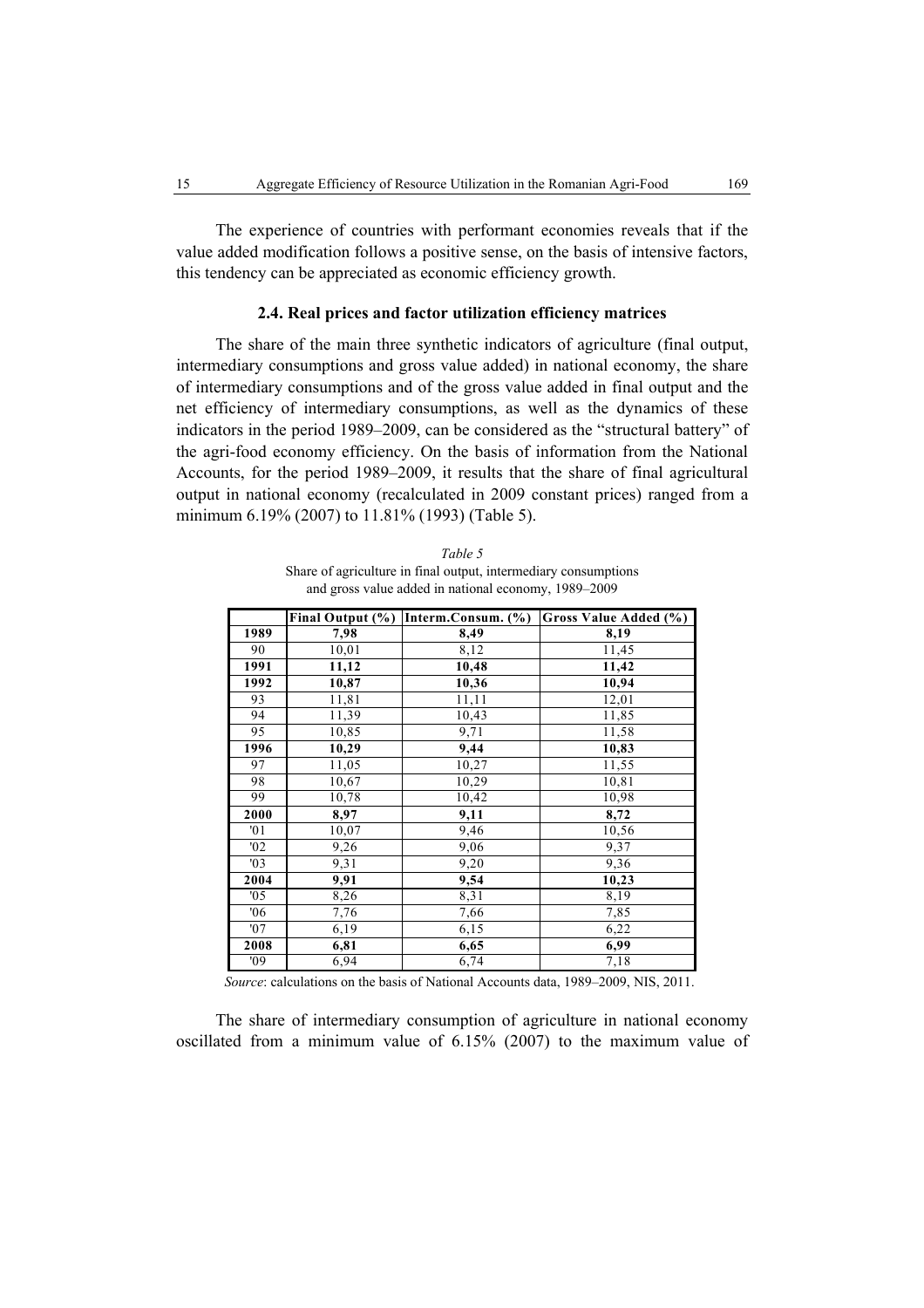11.11% (1993) in the 21 years of the investigated period. As regards the gross value added in agriculture, it can be considered that its share ranged from 6.22% (2007) to 12.01% (1993). The aggregate efficiency of resource utilization in the agri-food economy is also influenced, besides the quantitative relations between inputs and outputs, by the conversion of factors, as well as by the real prices of factors and products. Methodologically, the correlations between the real prices from the agri-food economy are also synthetically reflected by the so-called real price "scissors" (Figure 6).



*Source*: own calculations, based on data from Romania's Statistical Yearbook 2011, NIS, 2012.

Figure 6. Real price scissors in agri-food economy and national economy (through the final output), in the period  $1990-2009$  ( $1989 = 1$ ).

The real price scissors (calculated as ratio of real price index of final output to real price index of intermediary consumptions) features the most unfavourable trend in the "agriculture" aggregate of the agri-food economy, in the sense that it is only in the year 2003 that the "scissors" reached its 1989 level, and the real price ratio got worse again afterwards.

The fact that 12 indices out of 20 of the real price ratio in the agri-food economy are larger than one derives from the fact that in the agri-food processing sector 17 indices are larger than one, which means that in this economic segment remunerating prices were used, much above the prices in agriculture.

Calculated on the basis of gross value added, the real price scissors becomes even more illustrating for the extent to which, through the intermediary input prices, the purchasing power of outputs is eroded (Figure 7).

As a synthetic method of the analysis of aggregate efficiency of resource utilization, at the level of any economic entity, the "matrix of behavioural states" of the inputs (efforts) – outputs (effects) combination is mostly relevant (Table 6).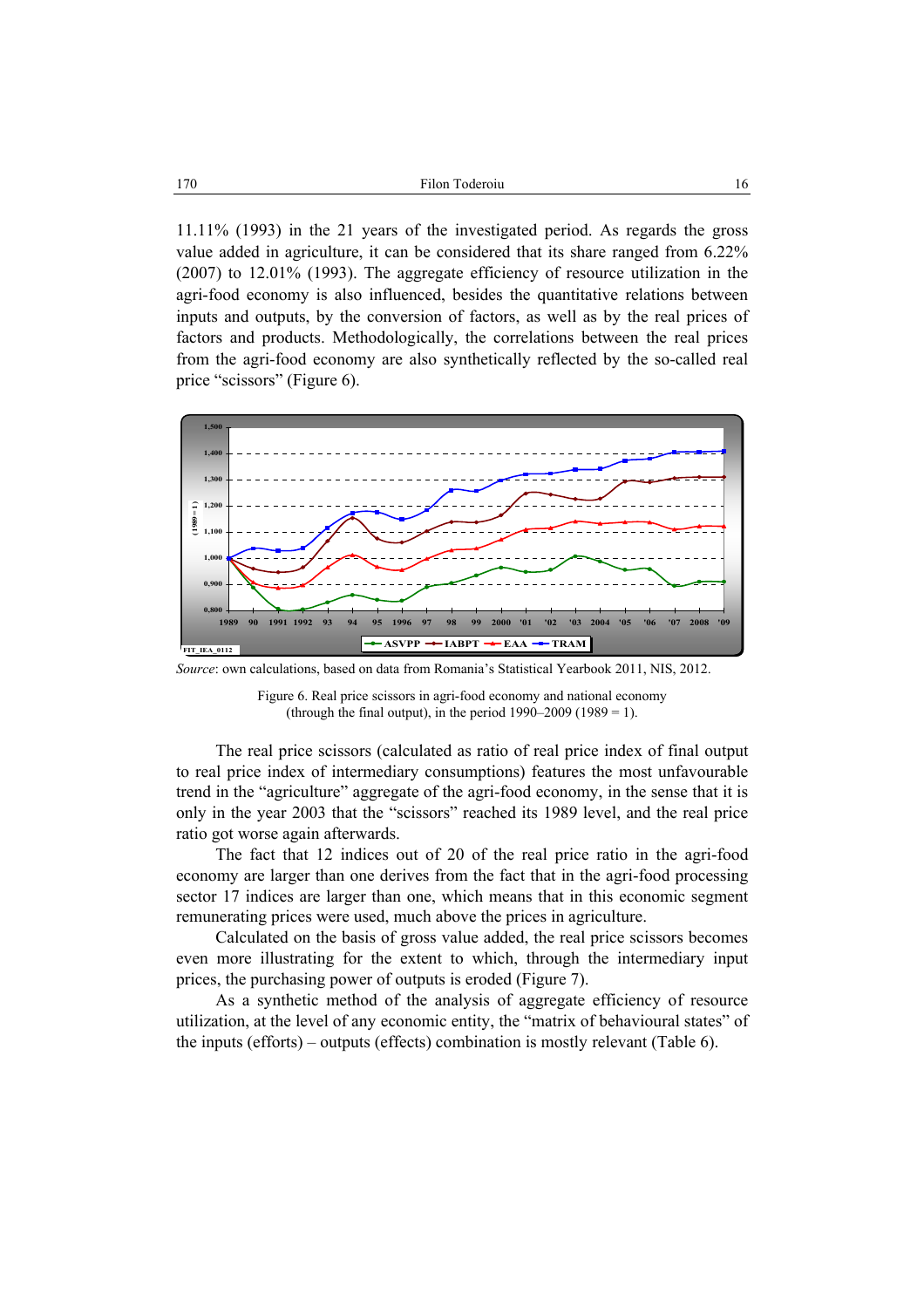

*Source:* own calculations, based on data from Romania's Statistical Yearbook 2011, NIS, 2012.

Figure 7. Real price scissors in agri-food economy and national economy (through gross value added), in the period  $1990-2009$  ( $1989 = 1$ ).

| Table 6<br>Matrix of efficiency "states" in agriculture (ASVPP)<br>(final production = Yq; intermediary consumptions = Xq), 1989–2009 |               |  |  |  |  |  |  |  |
|---------------------------------------------------------------------------------------------------------------------------------------|---------------|--|--|--|--|--|--|--|
| <b>EFFORT</b><br>$= 11$<br>$\leq 1$<br>> 1                                                                                            | <b>STATE-</b> |  |  |  |  |  |  |  |
| $Xq < YqXq = YqXq > Yq$ TOTAL<br>$Xq < Yq Xq = Yq Xq > Yq$<br><b>ASVPP EFFECT</b><br>(Xq)                                             |               |  |  |  |  |  |  |  |
| Ya)                                                                                                                                   |               |  |  |  |  |  |  |  |

|             | $\overline{2}$ | ,,,,,,,,,,,,,,,,,,,,,<br>---------------------------<br>0000000000000000000<br> | ,,,,,,,,,,,,,,,,,                                                                                                      |                                                                            |                                                                                                    |                                              | $\mathbf{o}$ | $2$ FE + 6 E   |
|-------------|----------------|---------------------------------------------------------------------------------|------------------------------------------------------------------------------------------------------------------------|----------------------------------------------------------------------------|----------------------------------------------------------------------------------------------------|----------------------------------------------|--------------|----------------|
|             |                |                                                                                 |                                                                                                                        |                                                                            |                                                                                                    |                                              |              |                |
|             |                |                                                                                 | ,,,,,,,,,,,,,,,,,<br>,,,,,,,,,,,,,,,,,,,,,<br>                                                                         | ,,,,,,,,,,,,,,,,,,,<br><br>,,,,,,,,,,,,,,,,,,,,,                           | ,,,,,,,,,,,,,,,,,,,,<br>,,,,,,,,,,,,,,,,,,,,<br>,,,,,,,,,,,,,,,,,,,,                               |                                              |              | <b>4 NE</b>    |
|             |                |                                                                                 | .<br><br>.<br>,,,,,,,,,,,,,,,,,,,,<br>,,,,,,,,,,,,,,,,,,,,,<br>,,,,,,,,,,,,,,,,,,,,                                    | ,,,,,,,,,,,,,,,,,,,,,,<br>,,,,,,,,,,,,,,,,,,,,,,<br>,,,,,,,,,,,,,,,,,,,,,, | .<br>                                                                                              |                                              |              |                |
| Yq > Xq     |                |                                                                                 | ,,,,,,,,,,,,,,,,,,,,,<br>,,,,,,,,,,,,,,,,,,,,,<br>,,,,,,,,,,,,,,,,,,,,<br>,,,,,,,,,,,,,,,,,,,<br>,,,,,,,,,,,,,,,,,,,,, | ,,,,,,,,,,,,,,,,,,,,,<br>,,,,,,,,,,,,,,,,,,,,,<br>,,,,,,,,,,,,,,,,,,,,,,   | ,,,,,,,,,,,,,,,,,,,,,,,<br>,,,,,,,,,,,,,,,,,,,,,,<br>,,,,,,,,,,,,,,,,,,,,,<br>,,,,,,,,,,,,,,,,,,,, | ,,,,,,,,,,,,,,,,,,,,<br>,,,,,,,,,,,,,,,,,,,, |              |                |
|             |                |                                                                                 | ,,,,,,,,,,,,,,,,,,,,,<br>,,,,,,,,,,,,,,,,,,,,,,,<br>,,,,,,,,,,,,,,,,,,,                                                | ,,,,,,,,,,,,,,,,,,,,,                                                      | ,,,,,,,,,,,,,,,,,,,,,,<br>,,,,,,,,,,,,,,,,,,,,,                                                    | ,,,,,,,,,,,,,,,,,,,,<br>                     |              |                |
|             |                |                                                                                 | o                                                                                                                      | ,,,,,,,,,,,,,,,,,,,,,<br>,,,,,,,,,,,,,,,,,,,,,,,<br>,,,,,,,,,,,,,,,,,,,,,  | ,,,,,,,,,,,,,,,,,,,<br>,,,,,,,,,,,,,,,,,,<br>,,,,,,,,,,,,,,,,,,,,,                                 |                                              | 8            | $2$ FNE + 6 NE |
| STATE-TOTAL | Δ              |                                                                                 |                                                                                                                        |                                                                            |                                                                                                    |                                              | 20           |                |

*Source:* own calculations, based on data from Romania's Statistical Yearbook 2011, NIS, 2012.

In the "agriculture" aggregate, out of the 20 "states", for the period 1990– 2009, 8 favourable states were noticed (6 "efficient" and 2 "highly efficient") and 12 unfavourable states (2 "highly non-efficient" and 10 "inefficient").

On the other hand, in the "agri-food processing" aggregate, the matrix of states reveals much more unfavourable behaviours of the dynamic efforts/effects ratios (Table 7).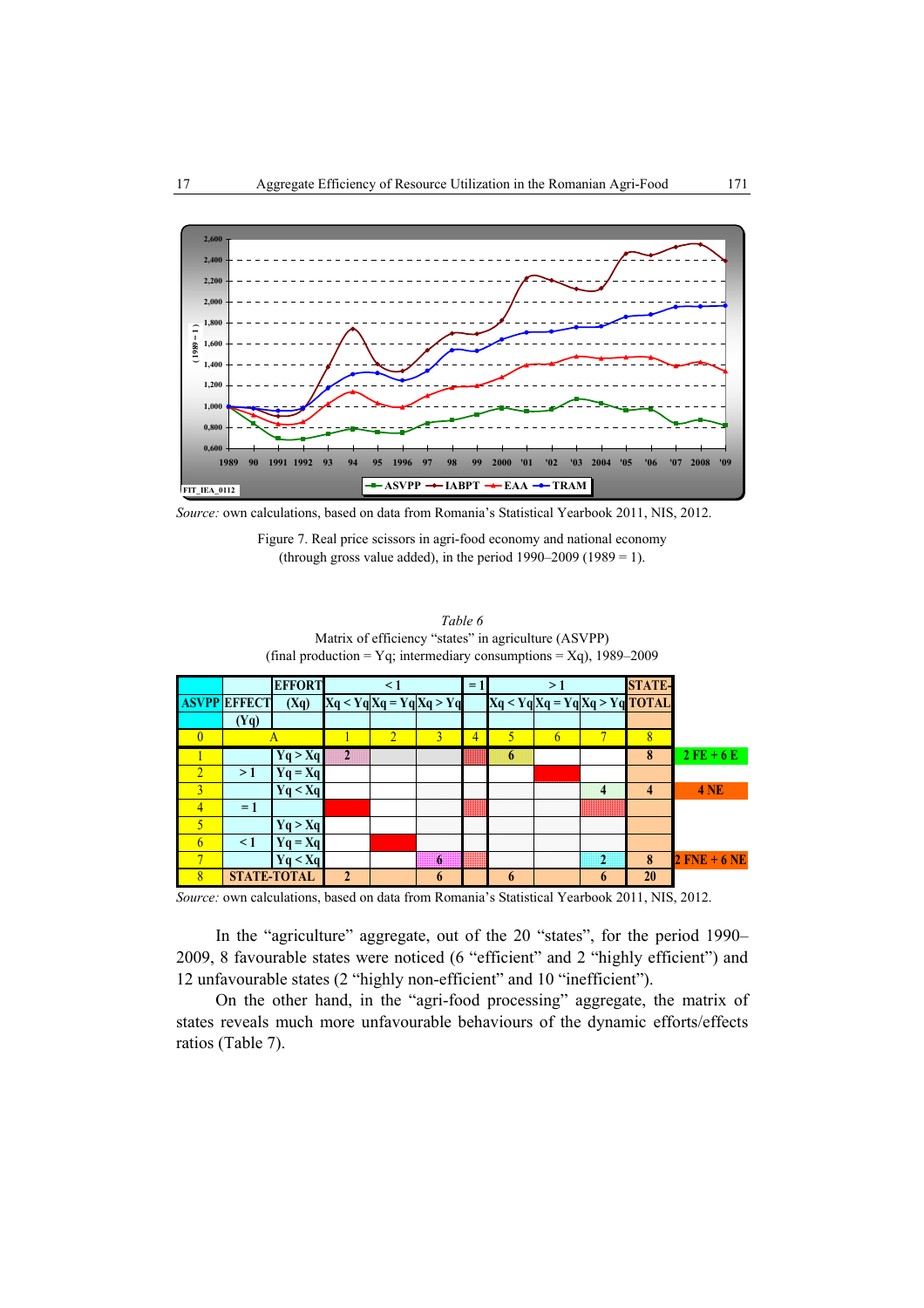| - 7, --------- <i>------</i> ,<br>$-1/2$ $-7/2$ |                     |                    |  |                |                               |      |                |    |    |                                     |              |
|-------------------------------------------------|---------------------|--------------------|--|----------------|-------------------------------|------|----------------|----|----|-------------------------------------|--------------|
|                                                 |                     | <b>EFFORT</b>      |  | $\leq$ 1       |                               | $=1$ |                | >1 |    | <b>STATE-</b>                       |              |
|                                                 | <b>IABPT EFFECT</b> | (Xq)               |  |                | $Xq < Yq$ $Xq = Yq$ $Xq > Yq$ |      |                |    |    | $Xq < Yq$ $Xq = Yq$ $Xq > Yq$ TOTAL |              |
|                                                 | (Yq)                |                    |  |                |                               |      |                |    |    |                                     |              |
| $\overline{0}$                                  |                     |                    |  | $\overline{2}$ | 3                             | 4    | $\overline{5}$ | 6  |    | 8                                   |              |
|                                                 |                     | Yq > Xq            |  |                |                               |      |                |    |    |                                     | 1E           |
| $\overline{2}$                                  | >1                  | $Yq = Xq$          |  |                |                               |      |                |    |    |                                     |              |
| $\overline{3}$                                  |                     | Yq < Xq            |  |                |                               |      |                |    | 12 | 12                                  | <b>12 NE</b> |
| 4                                               | $=1$                |                    |  |                |                               |      |                |    |    |                                     |              |
| 5                                               |                     | Yq > Xq            |  |                |                               |      |                |    |    | 1                                   | 1E           |
| 6                                               | $\leq$ 1            | $Yq = Xq$          |  |                |                               |      |                |    |    |                                     |              |
| 7                                               |                     | Yq < Xq            |  |                | 6                             |      |                |    |    | 6                                   | <b>6 NE</b>  |
| 8                                               |                     | <b>STATE-TOTAL</b> |  |                | 6                             |      |                |    | 12 | 20                                  |              |

*Table 7*  Matrix of the efficiency "states" in the food industry (IABPT) (final output = Yq; intermediary consumptions =  $Xq$ ), 1989–2009

*Source:* own calculations, based on data from Romania's Statistical Yearbook 2011, NIS, 2012.

Practically, in the agri-food economy, out of the 20 "states", for the period 1990–2009, 18 were "inefficient" and only 2 states were "efficient"; this inefficiency in the food processing considerably influenced the situation of resource utilization efficiency in overall agri-food economy (Table 8).

|                         |               | <b>EFFORT</b>      |    | $\leq$ 1       |                           | $=1$ |   | >1 |                | <b>STATE-</b>                 |                |
|-------------------------|---------------|--------------------|----|----------------|---------------------------|------|---|----|----------------|-------------------------------|----------------|
| <b>EAA</b>              | <b>EFFECT</b> | (Xq)               |    |                | $Xq < Yq Xq = Yq Xq > Yq$ |      |   |    |                | $Xq < YqXq = YqXq > Yq$ TOTAL |                |
|                         | (Yq)          |                    |    |                |                           |      |   |    |                |                               |                |
| $\mathbf{0}$            |               | A                  |    | $\overline{2}$ | $\overline{3}$            | 4    | 5 | 6  |                | 8                             |                |
|                         |               | Yq > Xq            | J. |                |                           |      | 5 |    |                | 6                             | $1$ FE + 5 E   |
| $\overline{2}$          | >1            | $Yq = Xq$          |    |                |                           |      |   |    |                |                               |                |
| $\overline{3}$          |               | Yq < Xq            |    |                |                           |      |   |    | 6              | 6                             | <b>6 NE</b>    |
| 4                       | $=1$          |                    |    |                |                           |      |   |    |                |                               |                |
| 5                       |               | Yq > Xq            |    |                |                           |      |   |    |                |                               |                |
| 6                       | $\leq$ 1      | $Yq = Xq$          |    |                |                           |      |   |    |                |                               |                |
| $\overline{\mathbf{u}}$ |               | Yq < Xq            |    |                | 6                         |      |   |    | $\overline{2}$ | 8                             | $2$ FNE + 6 NE |
| $\overline{\mathbf{R}}$ |               | <b>STATE-TOTAL</b> | 1  |                | 6                         |      | 5 |    | 8              | 20                            |                |

*Table 8*  Matrix of efficiency "states" in the agri-food economy (EAA) (final production = Yq; intermediary consumptions = Xq), 1989–2009

*Source*: own calculations, based on the data from Romania's Statistical Yearbook 2011, NIS, 2012.

While in agriculture, in the period 1990–2009, 8 efficiency states coexisted, and in food processing only 2 efficiency states, in agri-food economy 6 "efficient" states were signalled out.

The conclusion that stems from the matrix analysis of states is that throughout the transition, pre-accession and post-accession period, the persistent inefficiency states prevailed in the Romanian agri-food economy.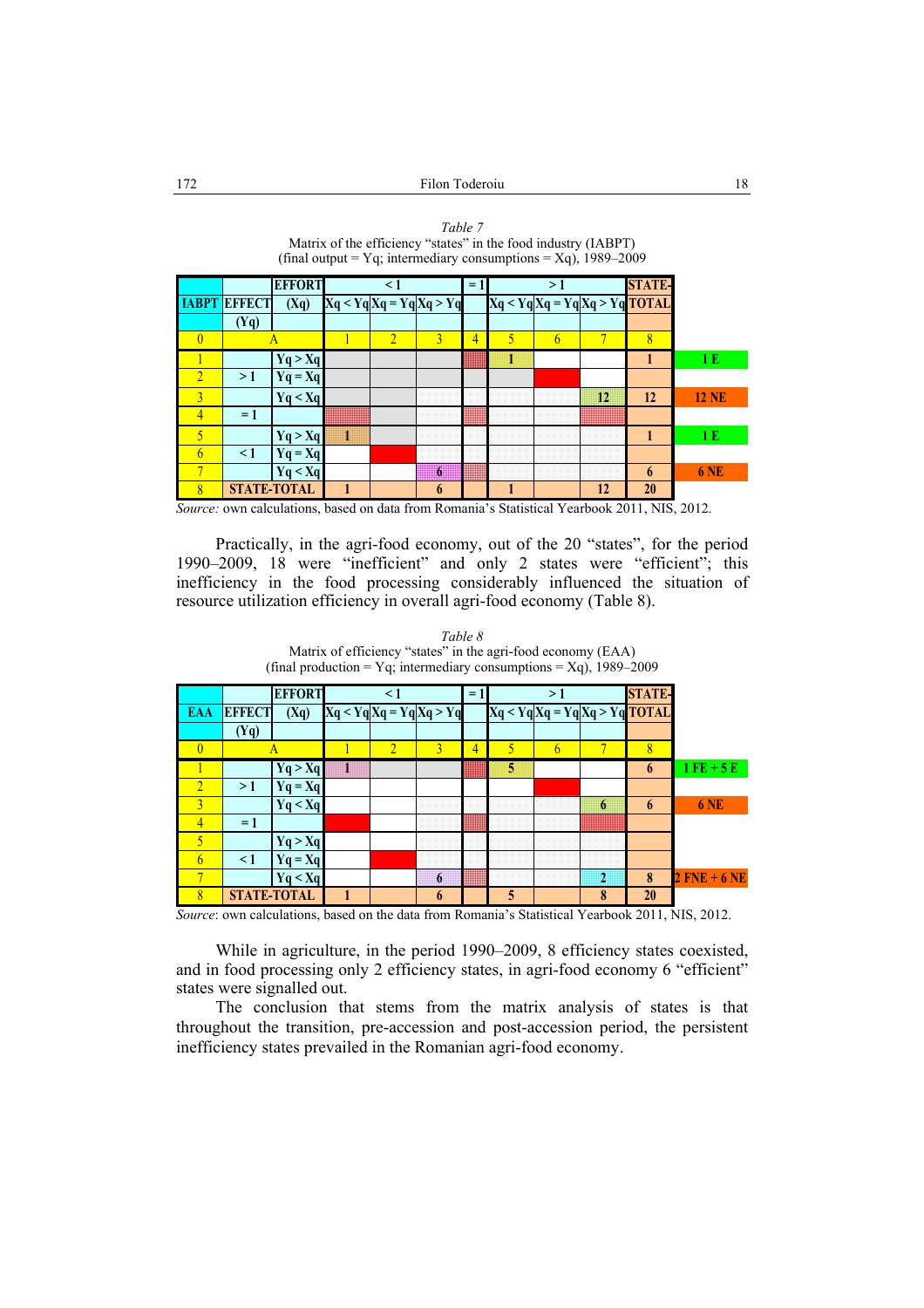#### **2.5. Prospective evaluations of the agri-food sector**

The previous subchapters presented the development levels and trends of the agri-food sector, through the endowment in resources, final output structure and productivity of production factors, from the internal competitiveness perspective. The reference period of the analysis was 1989–2009, considered a reasonably reliable period for eventual forecasts.

There is not an abundance of prospective evaluations on the future development of the Romanian agri-food sector, and the accessible forecasts are relatively few in number and incomplete in scope. Unfortunately, with regard to the food industry, no forecast data on the gross value added are available, with the specification that "food industry, in particular, as main beneficiary of raw agricultural products, took over the deep transformations produced in our country's agricultural sector after 1990".

Another forecast<sup>7</sup> refers to the agri-food secor also in disparate and incomplete terms. While the dynamics of value indicators stops at the forecast year 2005 (at the agricultural output value<sup>8</sup>), the quantitative estimates of the physical indicators of agricultural and food production also reach the forecast horizon 2010. No reference is made to other sectoral synthetic indicators, such as gross value added, value of output, etc.

The incompleteness of available forecasts on the future development of the agrifood sector, in its entirety or by its components, made it necessary to produce forecasts that take into consideration the inertial trends of the main resource and result indicators, on a longer period of time.

The first forecast is based on the multiple regression model in which the resultative variable is the gross value added in agriculture (Y), and the factor variables are the following: total agricultural area (S), active population employed in agriculture (L), fixed capital stock (K) and the average cereal yield per hectare (T), as an expression of the technical progress.

The period referred to by the empirical data on the five variables is 1980– 2000; this period is relevant for revealing the multitude of situations that intervened in the level of indicators taken into consideration.

The final expression of the multiple regression<sup>9</sup> of gross value added (Yf), according to the four factor variables is the following:

$$
Yf = [65.866 + 0.324 * T + 0.185 * K + 0.322 * L - 6.233 * S]
$$
 [2]

with  $CD^{10} = 0.534$  si  $DW^{11} = 2.169$ .

7 We refer to the *Development Strategy of Agriculture, Food Industry and Forestry on Medium*  and Long Term (2001–2204 and 2005–2010), Synthesis, December 2001.

The yearly growth rates are taken over from the Pre-Accession Program.

<sup>9</sup> The multiple regression model operated with the logarithmic vectors of the quantitative variables (agricultural area, active population working in agriculture, cereal yields per hectare) and of the valoric variables (gross value added and fixed capital stock, both recalculated in 2000 prices), using the "Mathcad 4.0" software.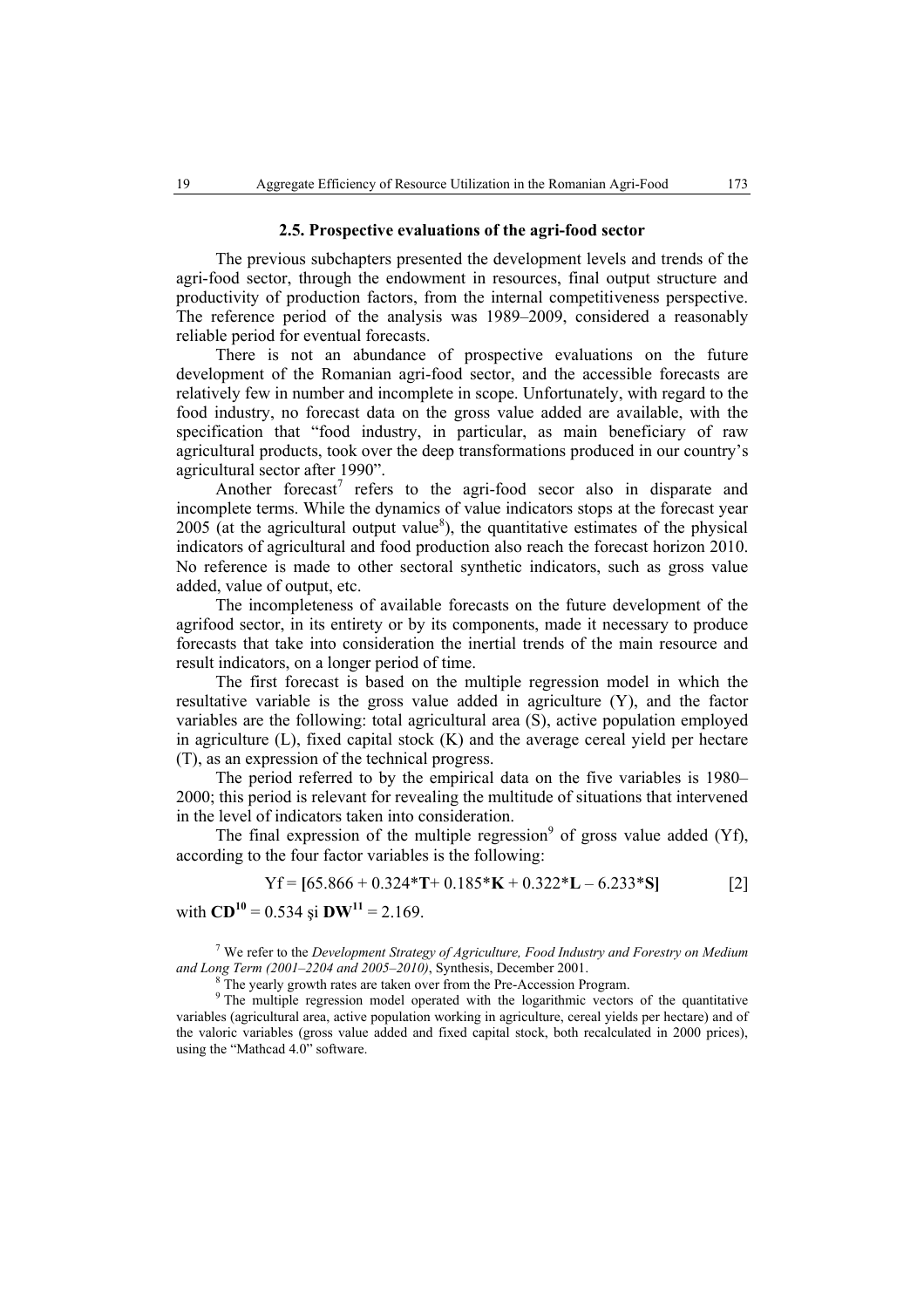For the utilization of multiple regression [2] in the gross value added forecast three scenarial hypotheses were used on the expected levels of the four factor variables (Table 9).

|                             |                    | Active                                         |                                     |                                          | <b>Gross Value Added (Y)</b> |                         |  |
|-----------------------------|--------------------|------------------------------------------------|-------------------------------------|------------------------------------------|------------------------------|-------------------------|--|
| <b>Scenarios</b>            | Agric. Area<br>(S) | populationw<br>orking in<br>agriculture<br>(L) | <b>Fixed capital</b><br>stock $(K)$ | Average<br>yield of<br>cereals<br>(q/ha) | <b>Empirical</b><br>level    | <b>Forecast level</b>   |  |
|                             | mln. ha            | mln. pers.                                     | Thousand bln.<br><b>RON '00</b>     | Ouintals                                 | Thousand<br>bln. RON '00     | Thousand bln.<br>RON'00 |  |
| S1:<br>1980–2000<br>average | 14.885             | 3.1814                                         | 25.0118                             | 28.84                                    | 102.4225                     | 102.4768                |  |
| S2:<br>1993-1996<br>average | 14.794             | 3.3836                                         | 28.0188                             | 26.78                                    | 115.3280                     | 108.2726                |  |
| S3:<br>1997–2000<br>average | 14.796             | 3.3900                                         | 25.8438                             | 27.83                                    | 101.2770                     | 107.9868                |  |

| Table 9                                                                         |
|---------------------------------------------------------------------------------|
| Scenarial hypotheses of the gross value added forecast in Romania's agriculture |

*Source:* calculations based on the regressional model [2].

According to the first scenario, in which the four variables would be at the level of their yearly averages from the reference period 1980–2000, the gross value added forecast for Romania's agriculture would reach 102,4768 thousand bln.RON (2000 prices), i.e. almost equal to the multi-annual average, yet by about 20.5% higher than its level in the year 2000. This scenario significance resides in the fact that we can expect economic growth in agriculture even though the agricultural area and the employed population decease, but the fixed capital stock increases and the cereal average yield per hectare improves.

In the second scenario, for factor variables levels equivalent to the yearly averages from the period 1993–1996, the first time of the transition period with economic growth in overall national economy, the gross value added forecast would reach 108,2726 thousand bln.RON (2000 prices), by 6.1% lower than the 1993–1996 average, yet by 27.3 higher than in the year 2000, taken as reference in the few forecasts carried out on this theme. This scenario also confirms that the multiplying factors of the newly created value in Romania's agriculture are labour and fixed capital, to which the average yields per hectare are also added.

The third scenario, in which the levels of the four factor variables are between those of the two presented hypotheses (except for the populaiton

<sup>&</sup>lt;sup>10</sup> The coefficient of multiple determination, whose minimum significance threshold is considered 0.500. <sup>11</sup> Durbin–Watson coefficient, significant when the value is close to 2.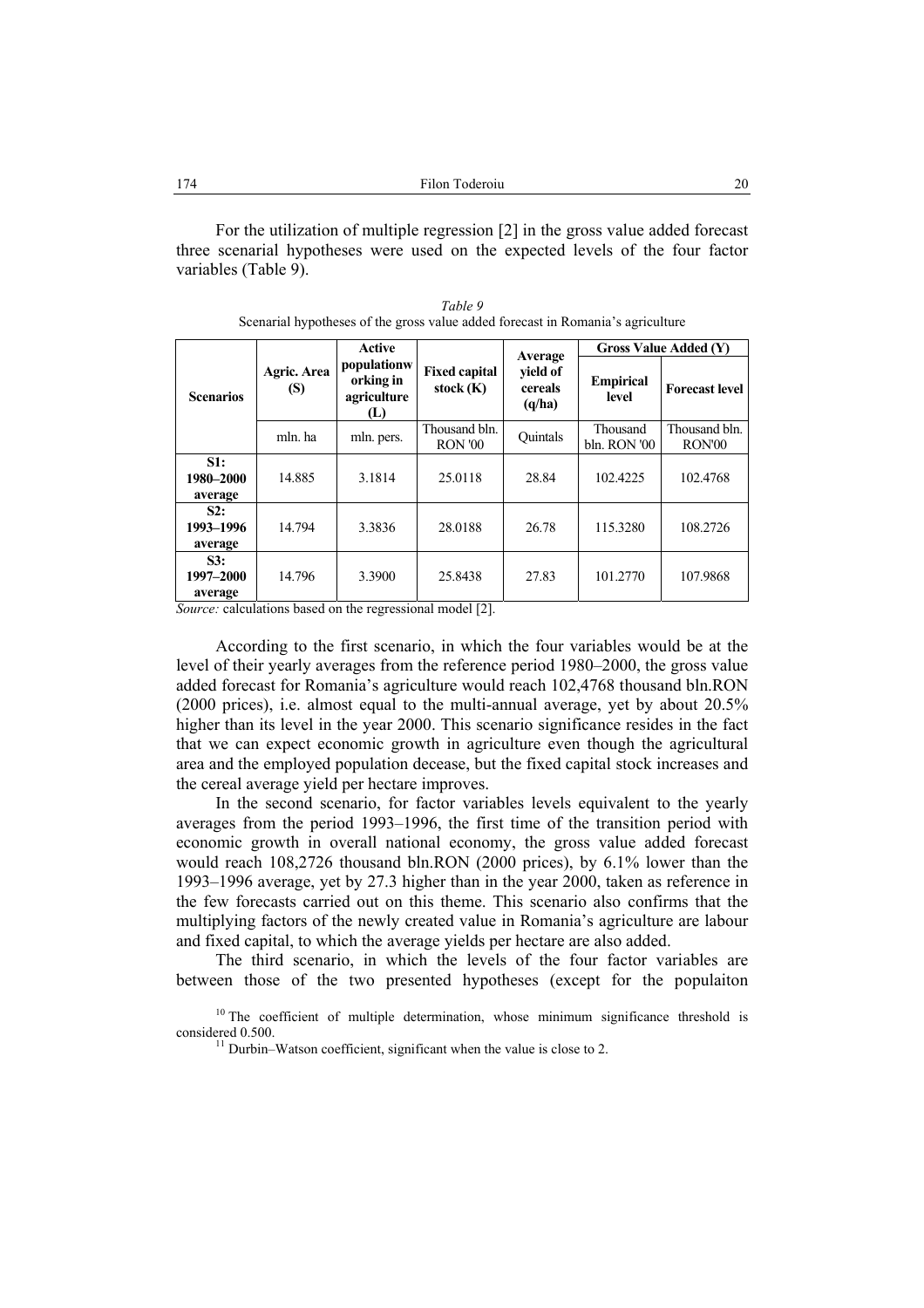employed in agriculture), envisages a gross value added of 107.9868 thousand bln.RON (2000 prices), by 6.6% higher than the 1997–2000 average (period affected by the general economic decline) and higher by 26.9% than its value in the year 2000.

Thus, from a comparative perspective, the 29.4% increase of the gross value added in agriculture in the year 2005 compared to the year 2000, envisaged in the *Government's Pre-Accession Economic Program,* would fall within the forecast values of the previously presented multiple regressional model.

# **CONCLUSIONS AND OPENINGS**

1. The population's food consumption in the transition period was largely influenced by the impact of the continuous deterioration of the domestic production and incomes, amplified by unemployment and inflation.

2. The distortions produced in ensuring the base for obtaining the agri-food products necessary for the population's consumption in the transition period can be synthetically revealed by presenting the dynamic correlation between the agricultural production and the food production.

3. Five years of EU membership practically meant a persistence of agricultural production decline in Romania (by 7.4% in the year 2011 compared to 2006), but also a consistent advance of food production (by 36.2%).

4. The outrunning of the production of raw agricultural products by the agrifood processing in growth rate terms could lead to the narrowing of the gap between the two main components of the agri-food economy.

5. With differentiated yearly rates, i.e. the food production might grow at a rate of about 5%, determined for the period  $2001-2008$  ( $2000 = 1$ ), and the agricultural production by about 2.8%, in the period  $2001-2010$  ( $2000 = 1$ ), the necessary time for equalizing these levels (starting from 2012) would be almost 24 years.

6. At a "cruising speed" of agriculture of about 2.8% and "forcing" the yearly rate of food processing at about 9.5% (by 4.5 pecentage points compared to the first alternative), the gap can be recovered in a period three times smaller; this is a relatively plausible alternative for the future development of the Romanian agrifood economy.

7. The lowest shares of the intermediary inputs can be noticed in the "agriculture" aggregate, the oscillation margin ranging from minimum 38.8% (1990) to maximum 54.8% (2007), the related variation coefficient being 6.94%, the highest among the four investigated economic "aggregates".

8. In the "agriculture" aggregate, the net efficiency of intermediary consumptions (VABv/CIv), in the period 1989–2009, had values ranging from 1.58 RON VABv/RON CIv (1990) to 0.83 RON/RON (2007), the performance rebound yearly rate being 3.73%, which is considered quite an alarming trend for the challenges that agriculture will have to face.